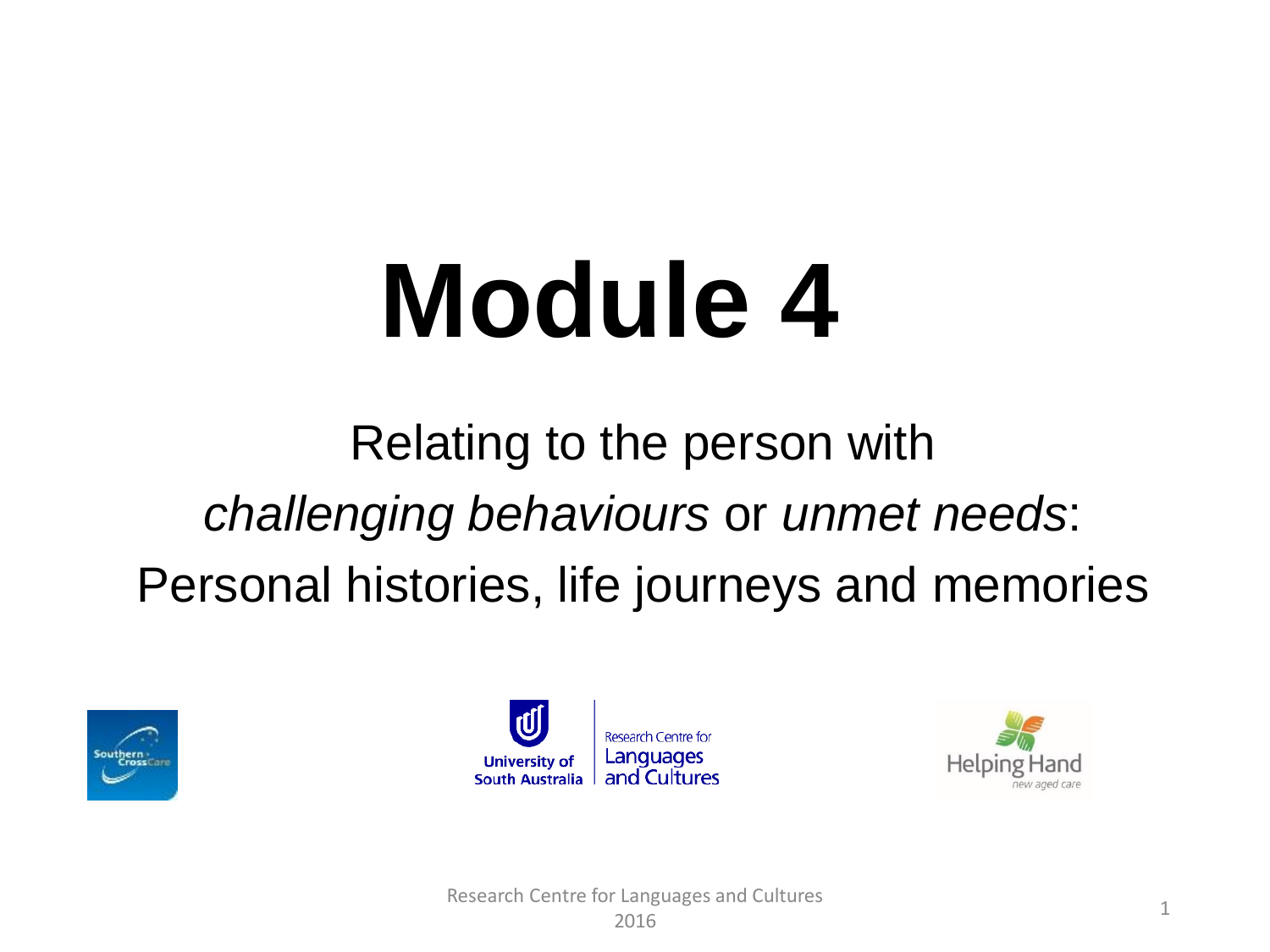# **Key questions**

- How are residents' personal histories, life journeys and memories meaningful in terms of who they are today?
- How does this matter for safety and care, particularly where there are in play
	- *challenging behaviours* or *unmet needs?*
	- diverse languages, cultures and faith backgrounds?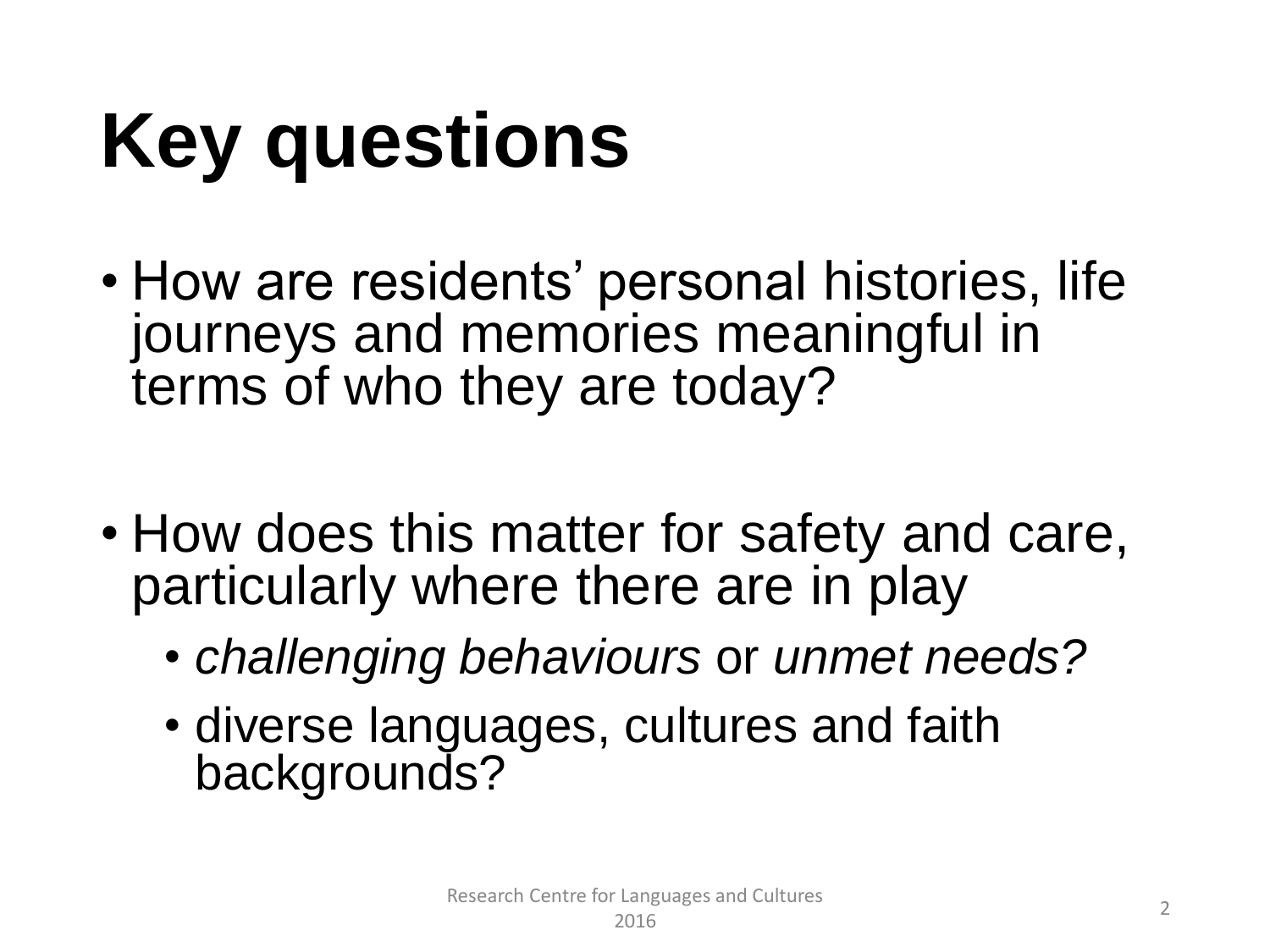### **Objectives**

In this module we will:

- explore principles for knowing ourselves and others through our past, present and imagined future lives
- consider how residents' personal histories, life journey and memories impact on their needs and behaviours
- consider how a better understanding of a person's personal history, life journey and memories can contribute to safety, communication and care
- develop strategies for communicating and doing safety and care through knowing the person as a whole over time.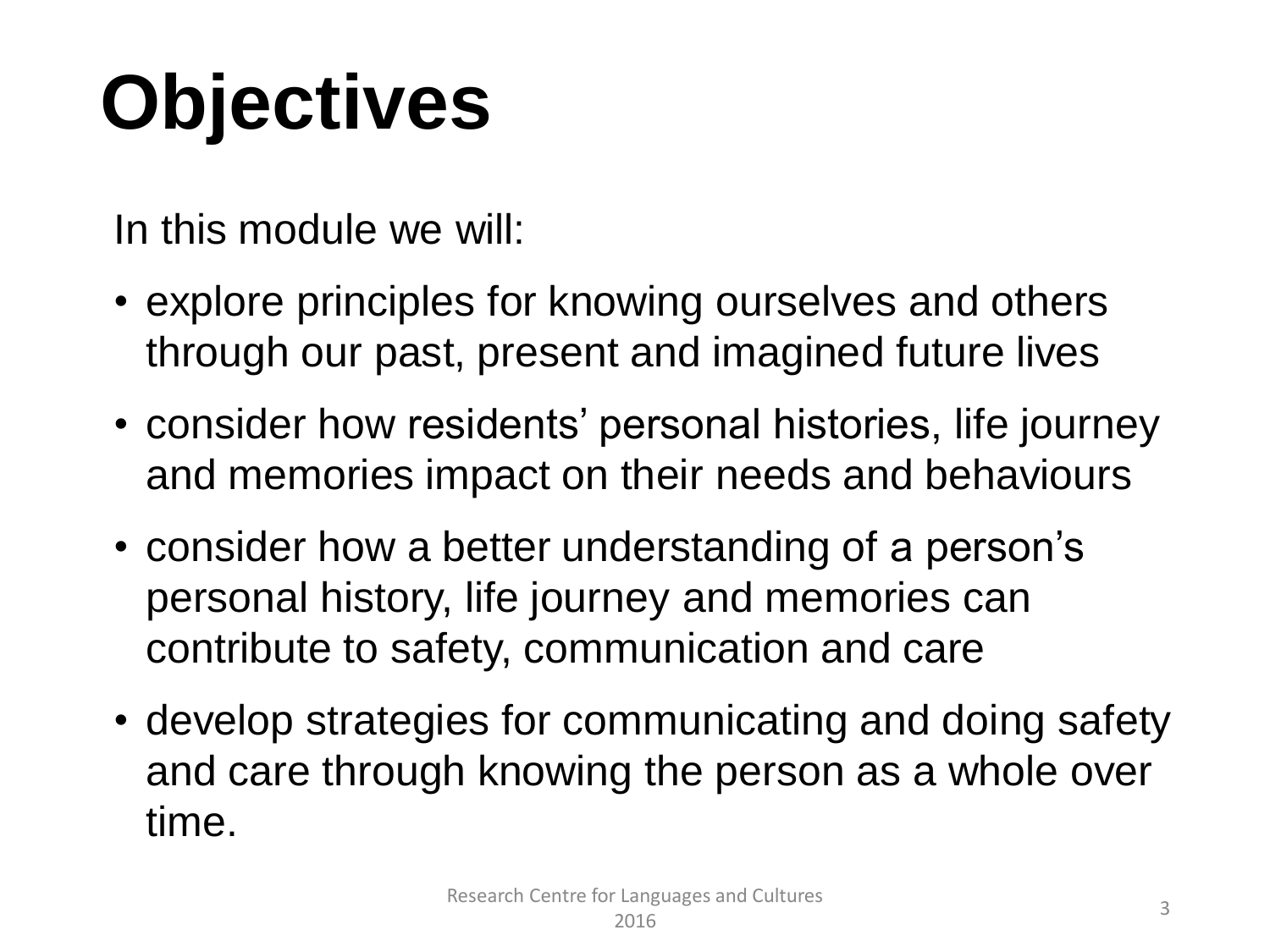#### 'The most behaviours we have noticed is just being resistive to care when they don't have understanding. Because they come … we all have backgrounds … like being an independent person, a human being, the whole life, and then suddenly, because your condition declines, but somehow you still have the insight of what you were before, and still

believing you're living in the same environment in the corner of your own mind.

'It's very challenging when they come here, first thing, they come in a new environment that's not home. We try to make it as a home, but it's not home for them when they first come in. It takes a while for us to make them feel that this is their home as well.'

(Registered nurse, Indian background)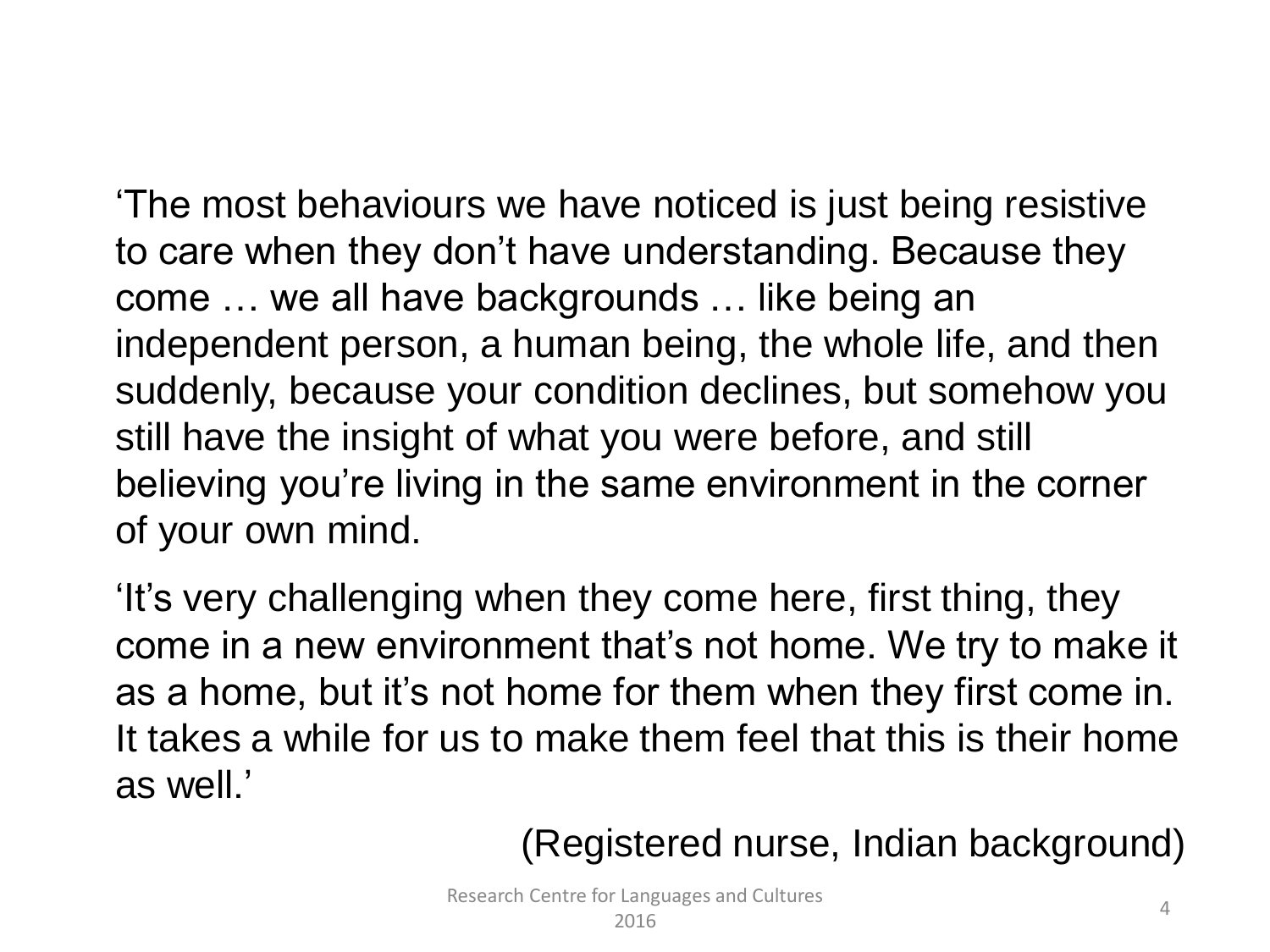### **Outline**

- 1. Exploring who we are: our past, present and imagined future lives
- 2. Understanding the influence of the past on the present self
- 3. Communicating the whole person, in 'person-centred' care
- 4. Strategies for doing safety and care for the whole person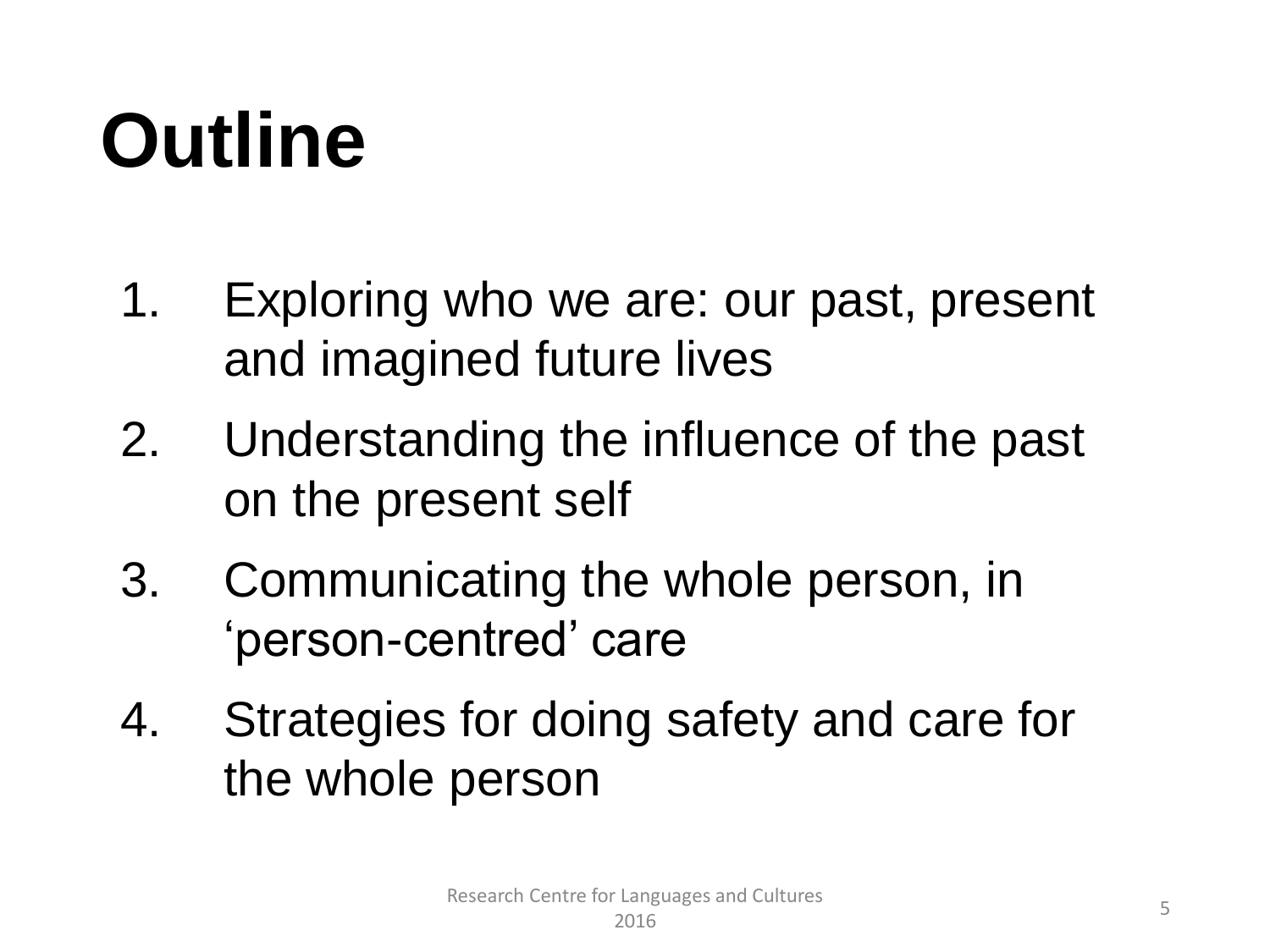### *Segment 1*

#### *Exploring who we are: our past, present and imagined future lives*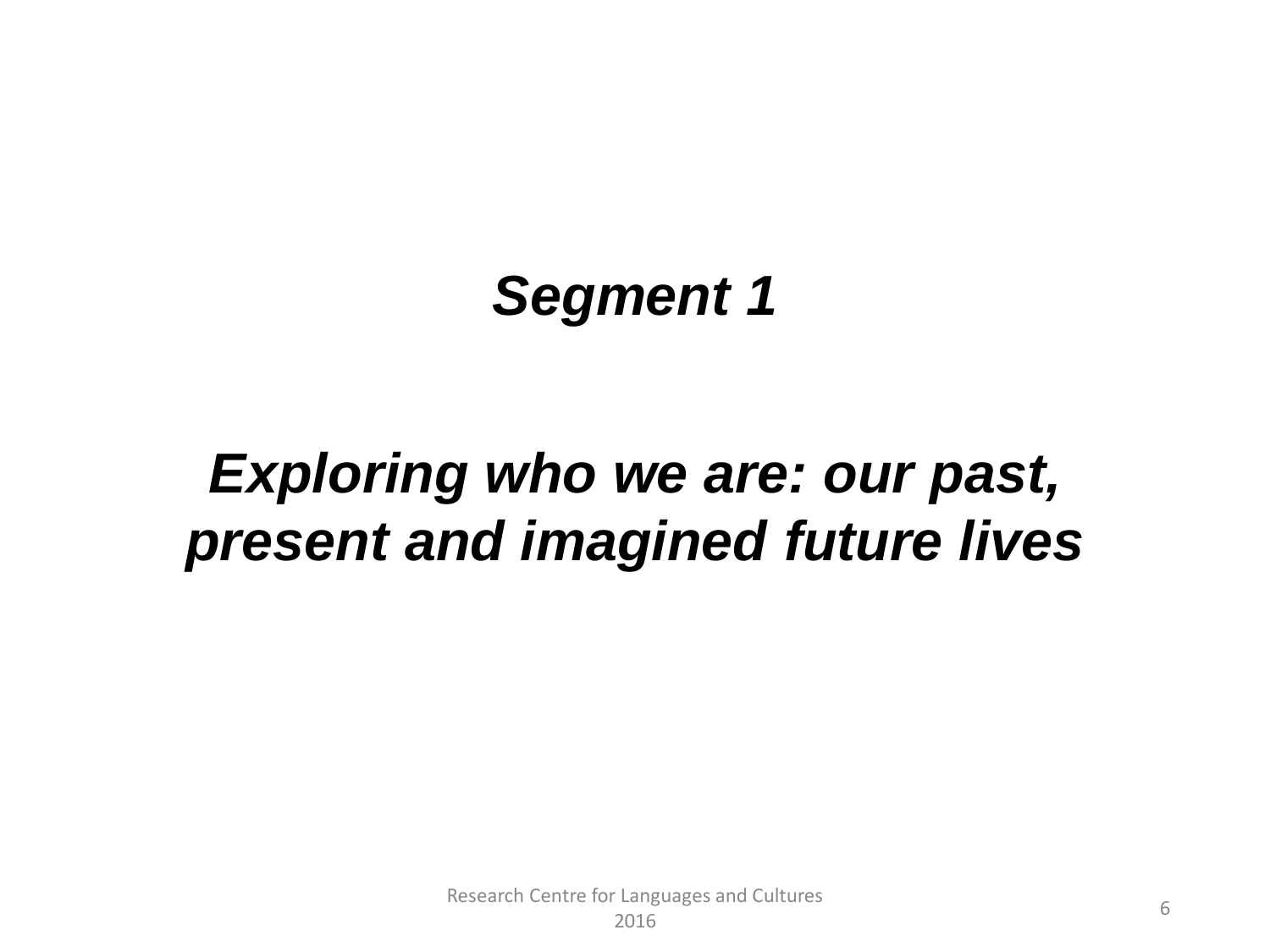

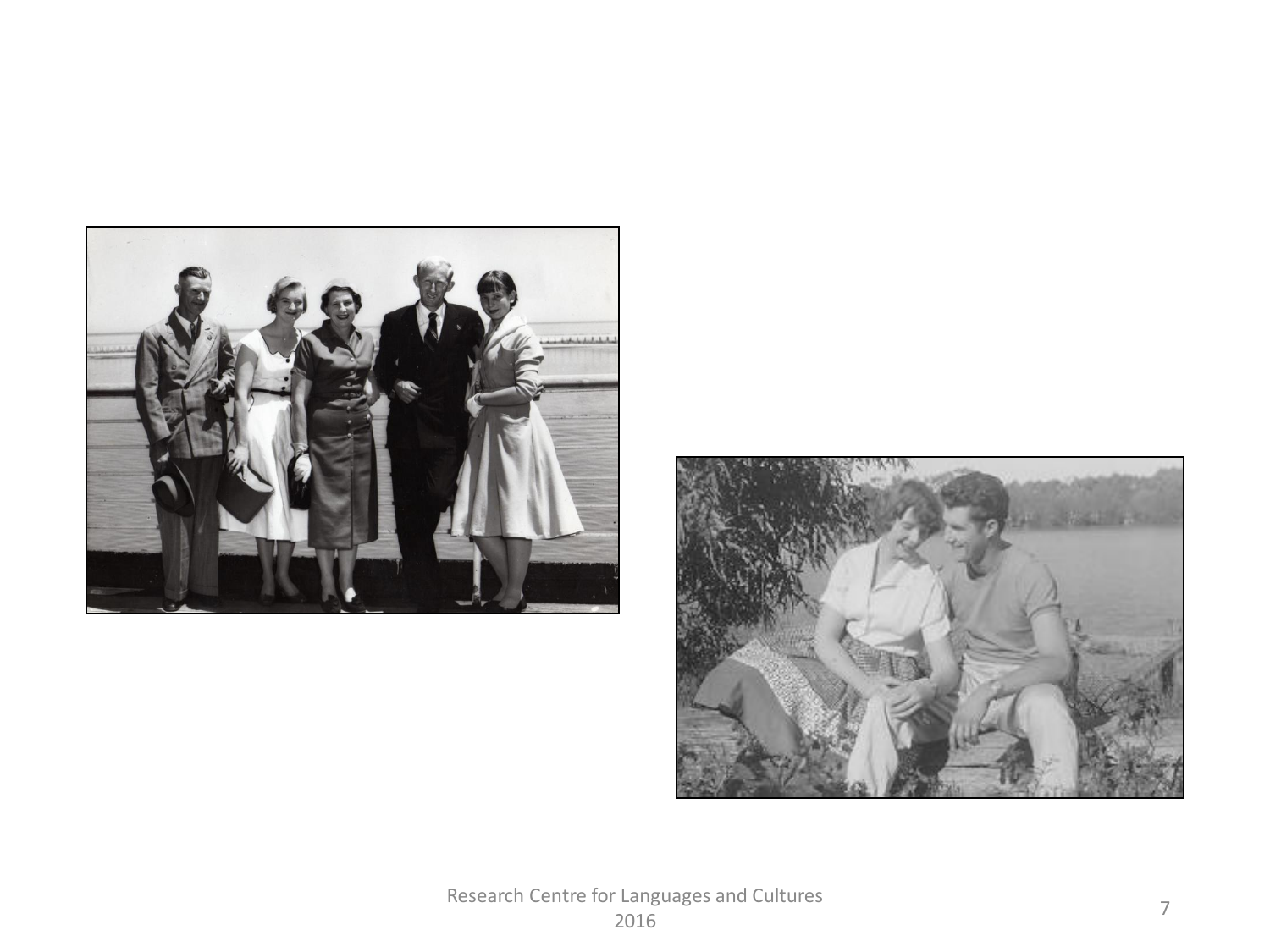### **Individual activity**

Write down five things about your past that you consider make you the person you are today and that you would feel comfortable sharing with another person.

- Why did you choose these particular memories?
- How are they meaningful to you?
- How well do these five things capture who you are?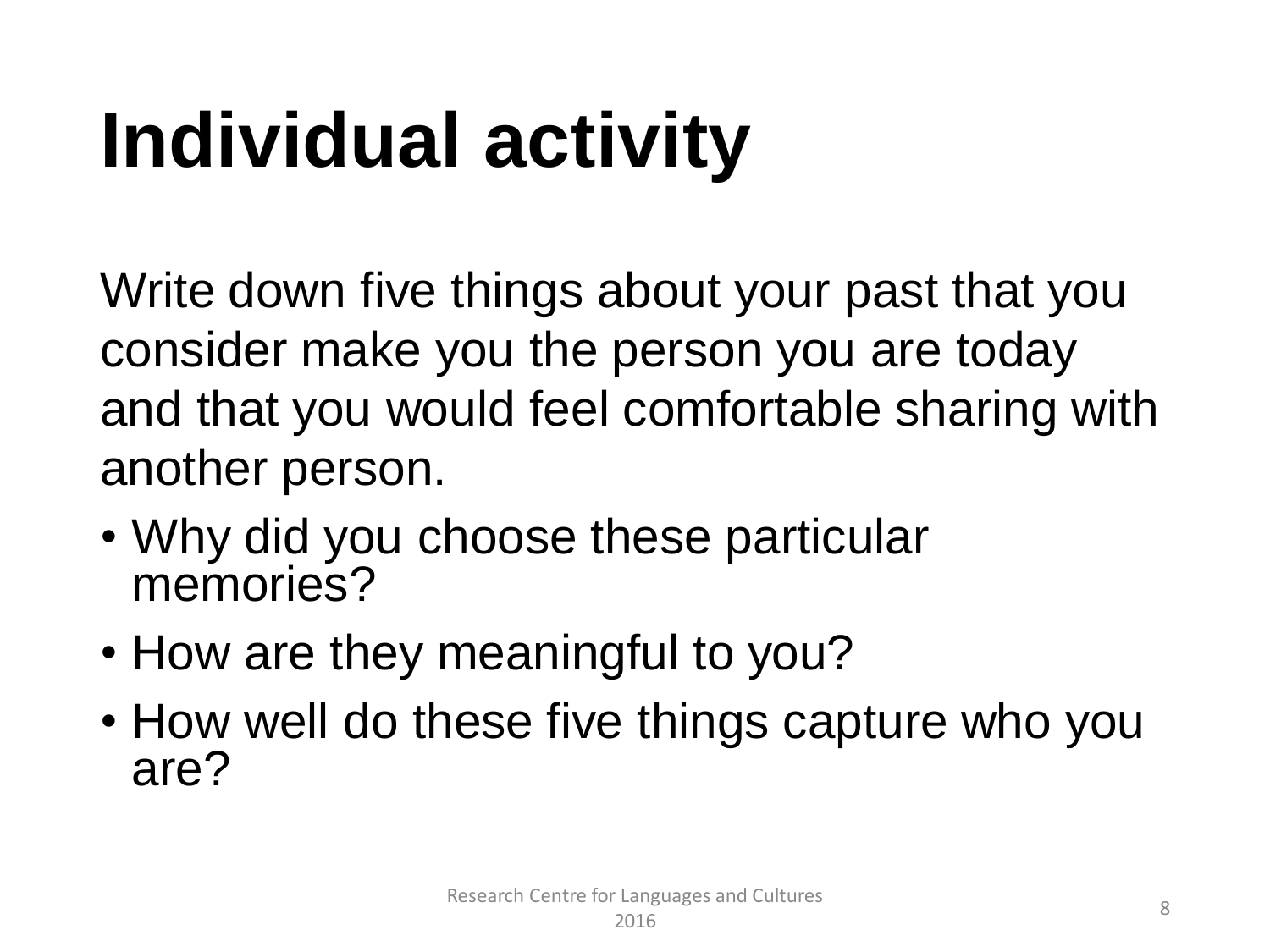# **Small group activity**

- In groups of three or four, discuss and group the responses.
- What do the responses show about your understanding of the relationship between your past and present? In what ways are these memories meaningful for you?
- How well do these 5 things capture who you are?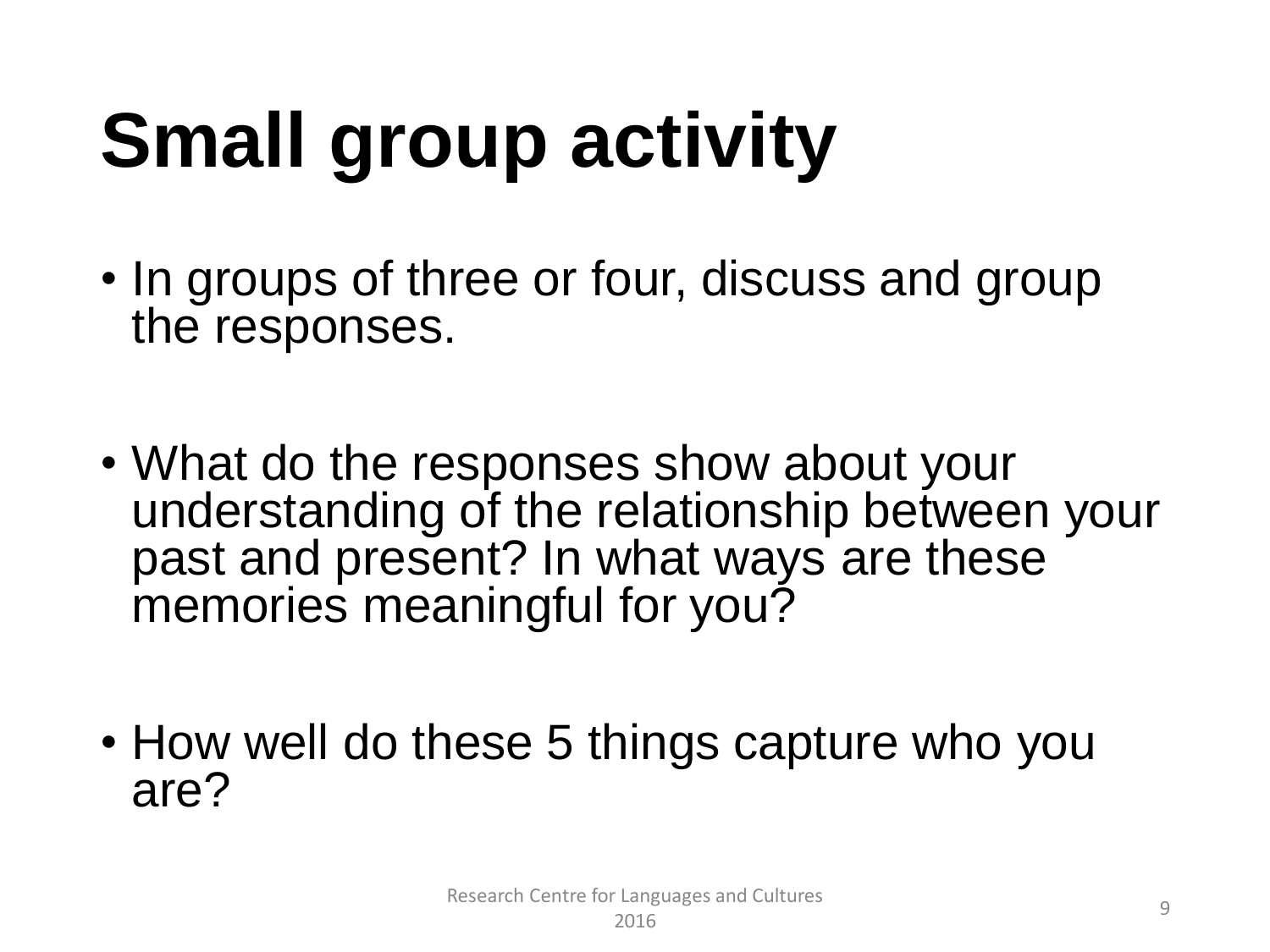**Video 4.1.** Consider the perspectives of two care workers, two nurses, and a manager on the value of exploring connections between past and present for those you care for.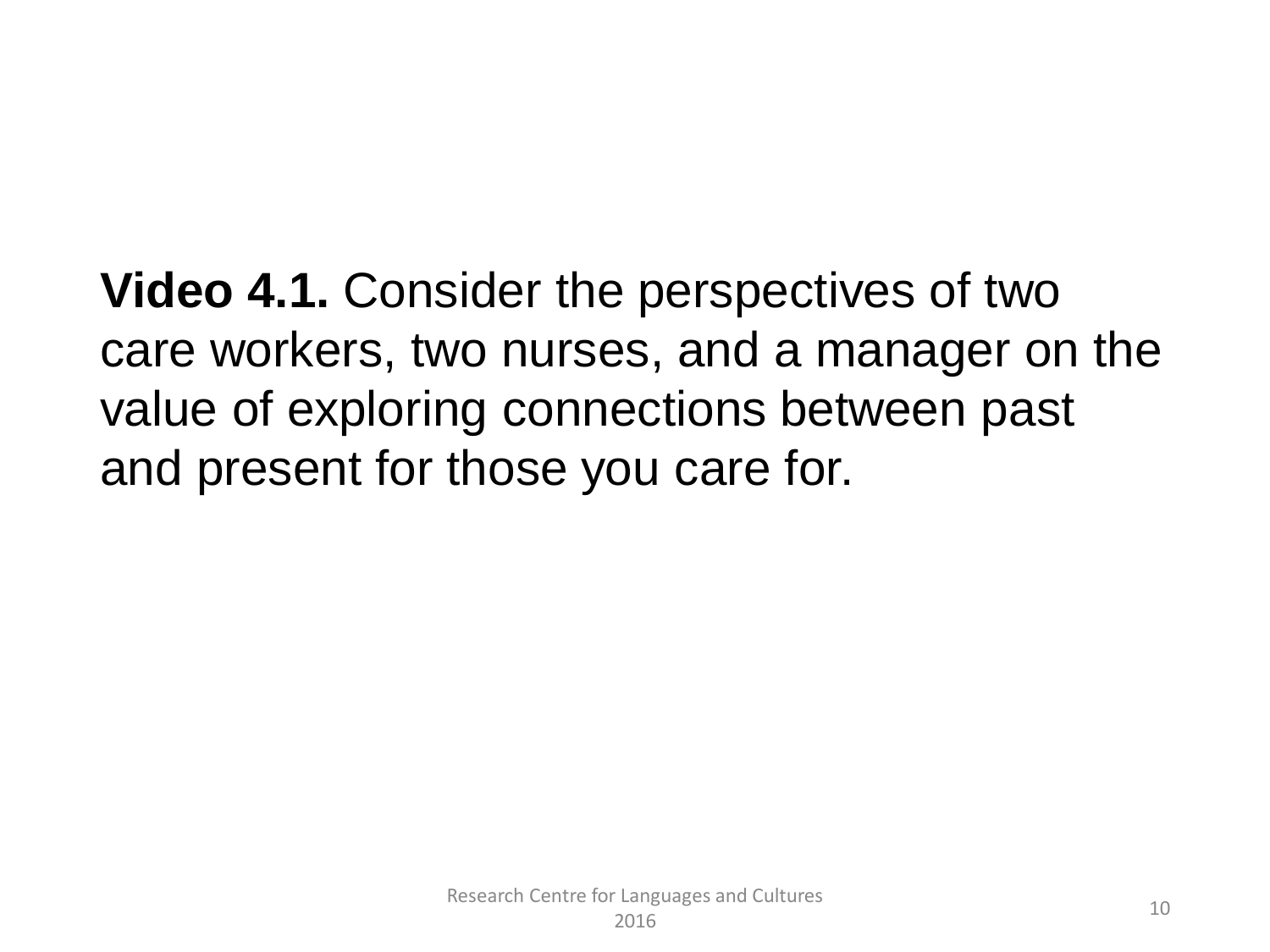### **Bringing it together**

What key ideas have emerged about how our personal histories, life journeys and memories have meaning in our lives today?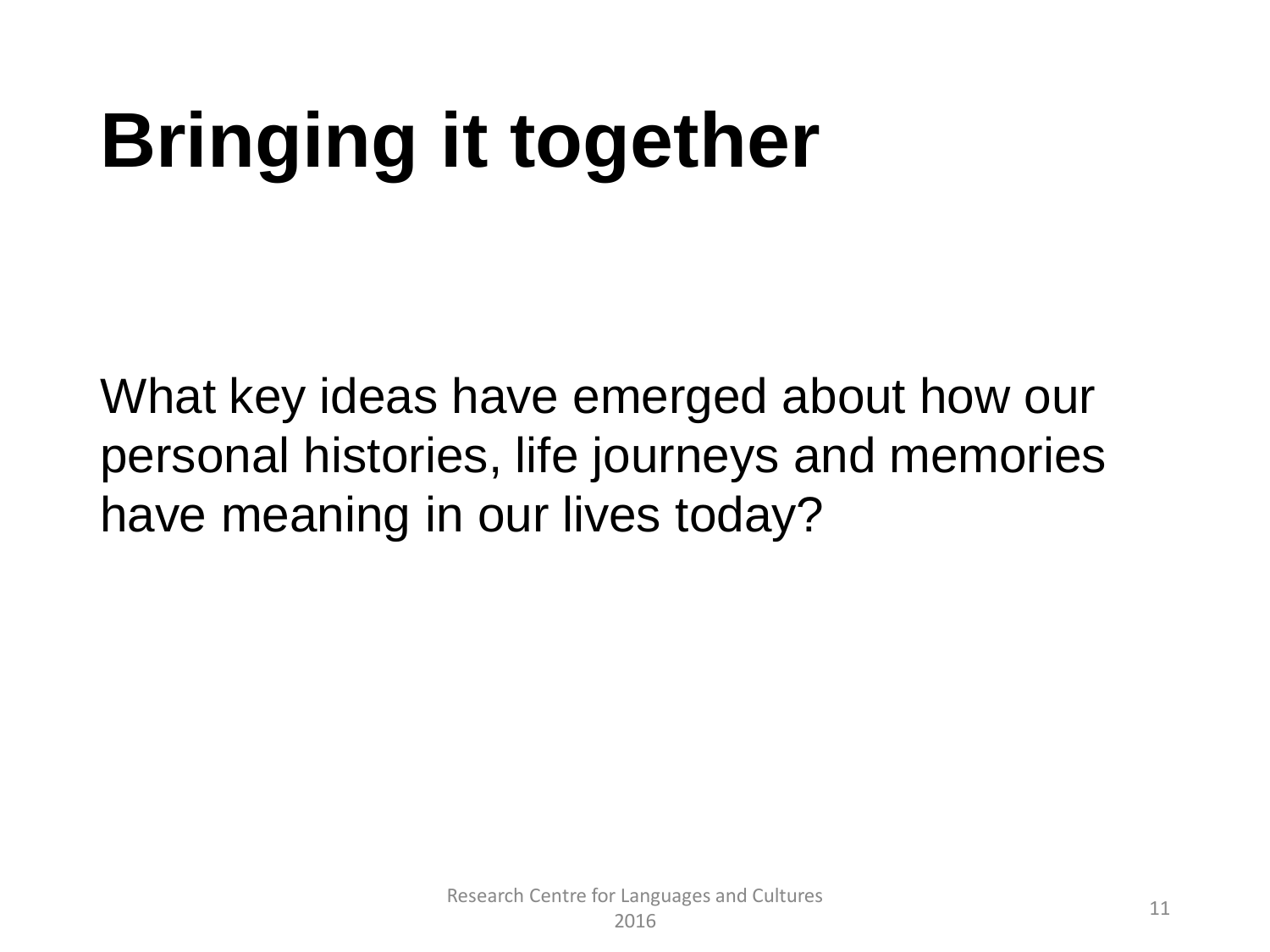### **Segment 2**

#### *Understanding the influence of the past on the present self*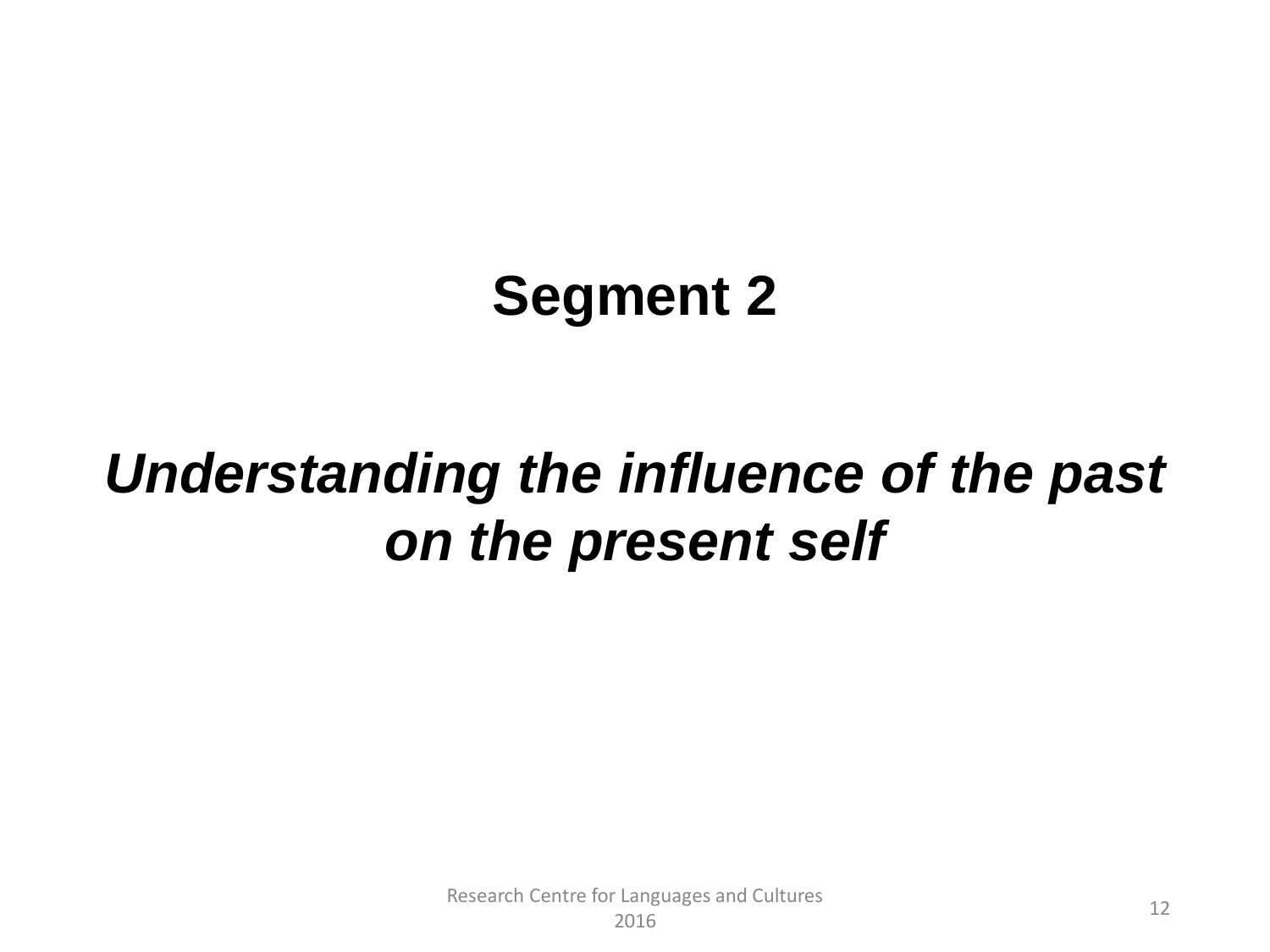'… you're not just thinking that person in front of you is not capable of things, she was someone else before. Thinking, flashbacks, the kind of things they have been doing before. Just thinking those things, and just acknowledging their thoughts. Just providing them the care, the person in front of you, their whole life, and what their needs and their feelings could be.'

(Registered nurse, Indian background)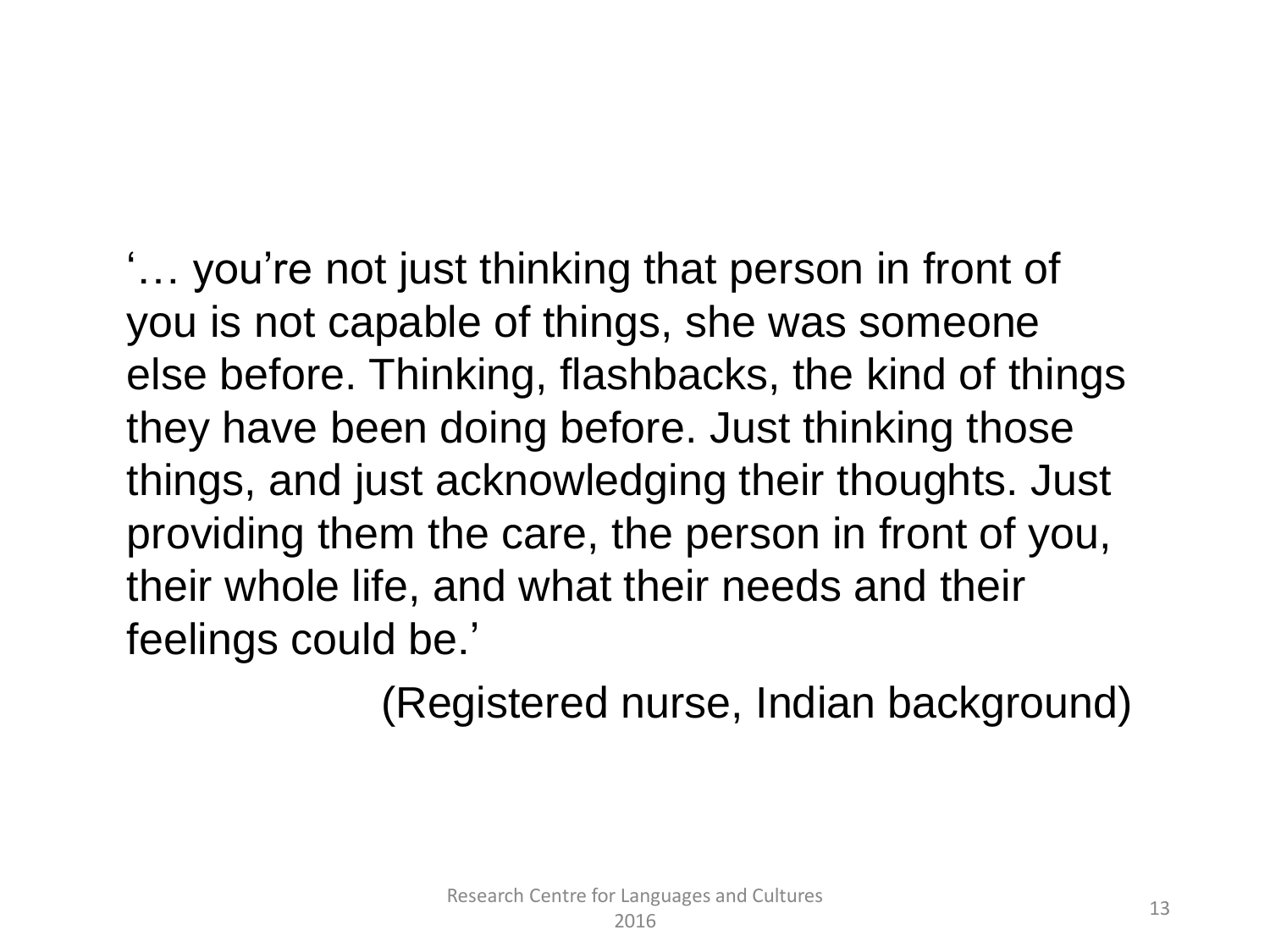**Video 4.2.** While watching the video, consider the perspectives of a trainer, a nurse and a care worker on how the past influences the present.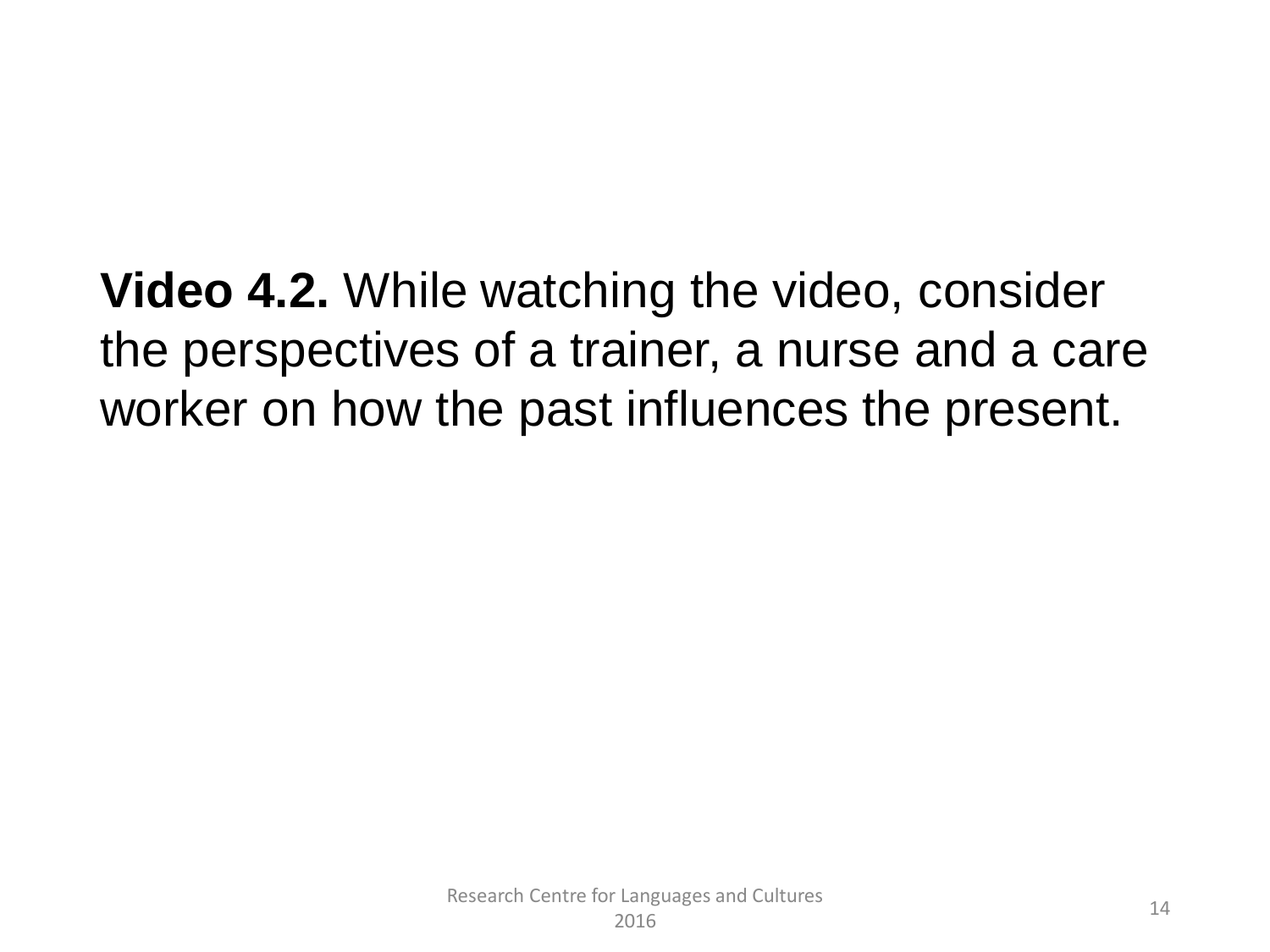# **Individual or pair activity**

Think of a person you currently care for.

- What do you know about their past? What don't you know?
- How do you think their past influences their needs and their behaviour in the present?
- How do you think this might affect safety and care? What options do you consider?
- How do you explain some of the difficulties? How do you confirm your own understanding?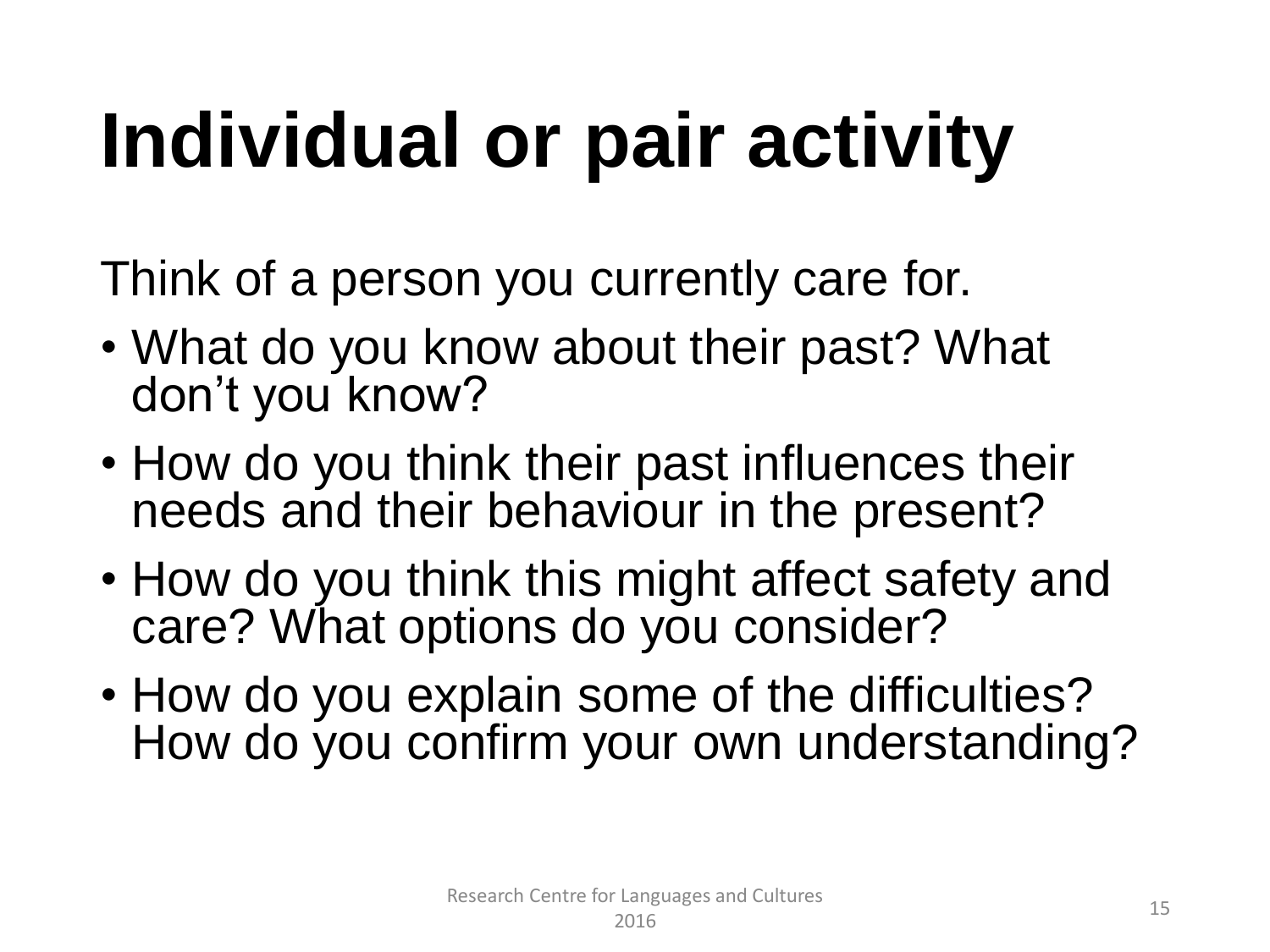# **Small group activity**

In groups of four, discuss and group the responses.

- What do the responses show about how you understand another person?
- How does your understanding of a person's past influence how you:
	- know them now?
	- communicate with them?
	- decide what not to do?
	- make decisions about appropriate safety and care?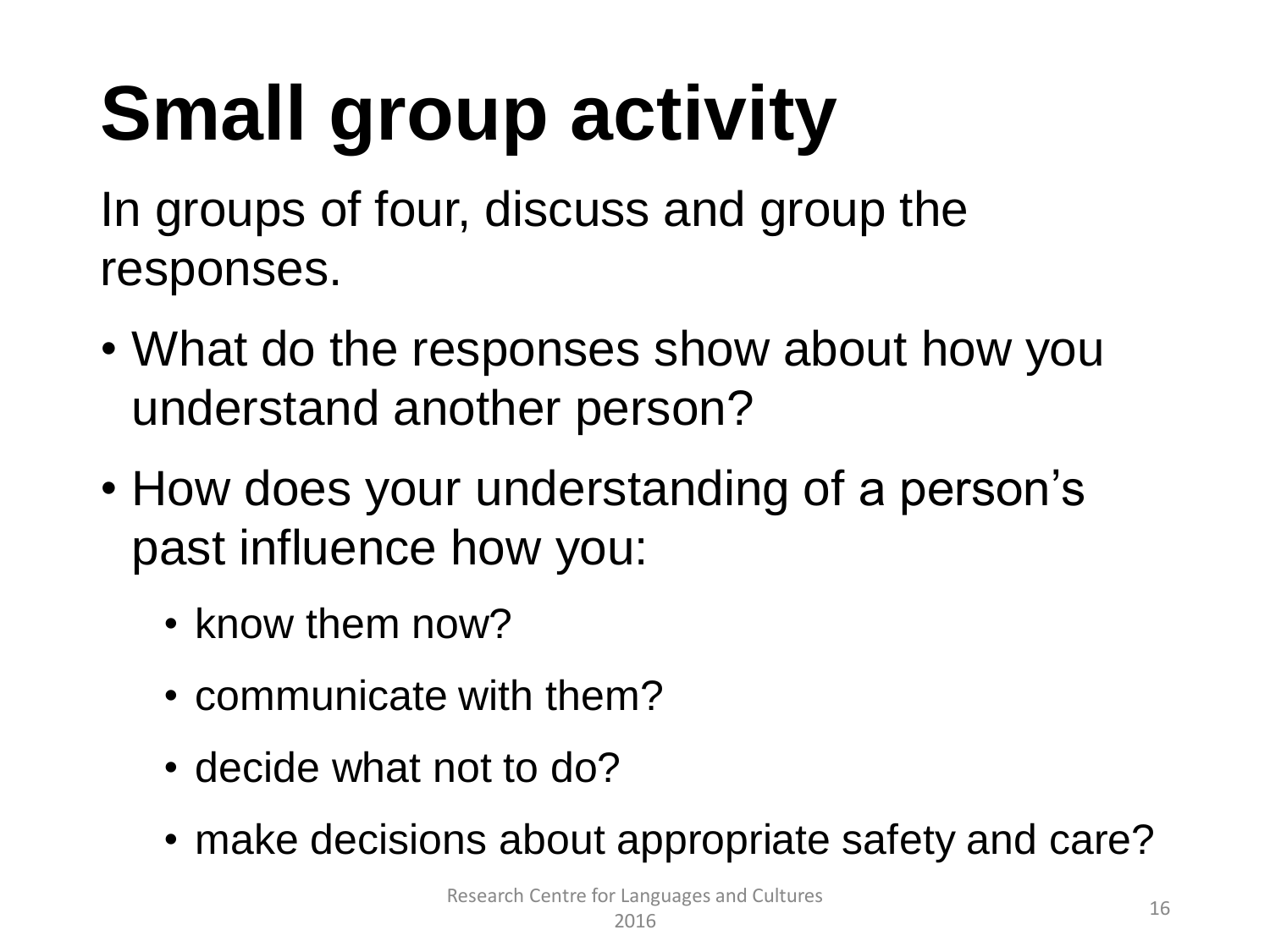# **Bringing it together**

What key ideas have emerged about:

- how we understand another person, both their present and their past?
- how we understand the relationship between a person's past and their current needs and behaviours?
- how this influences *communicating* and *doing* safety and care?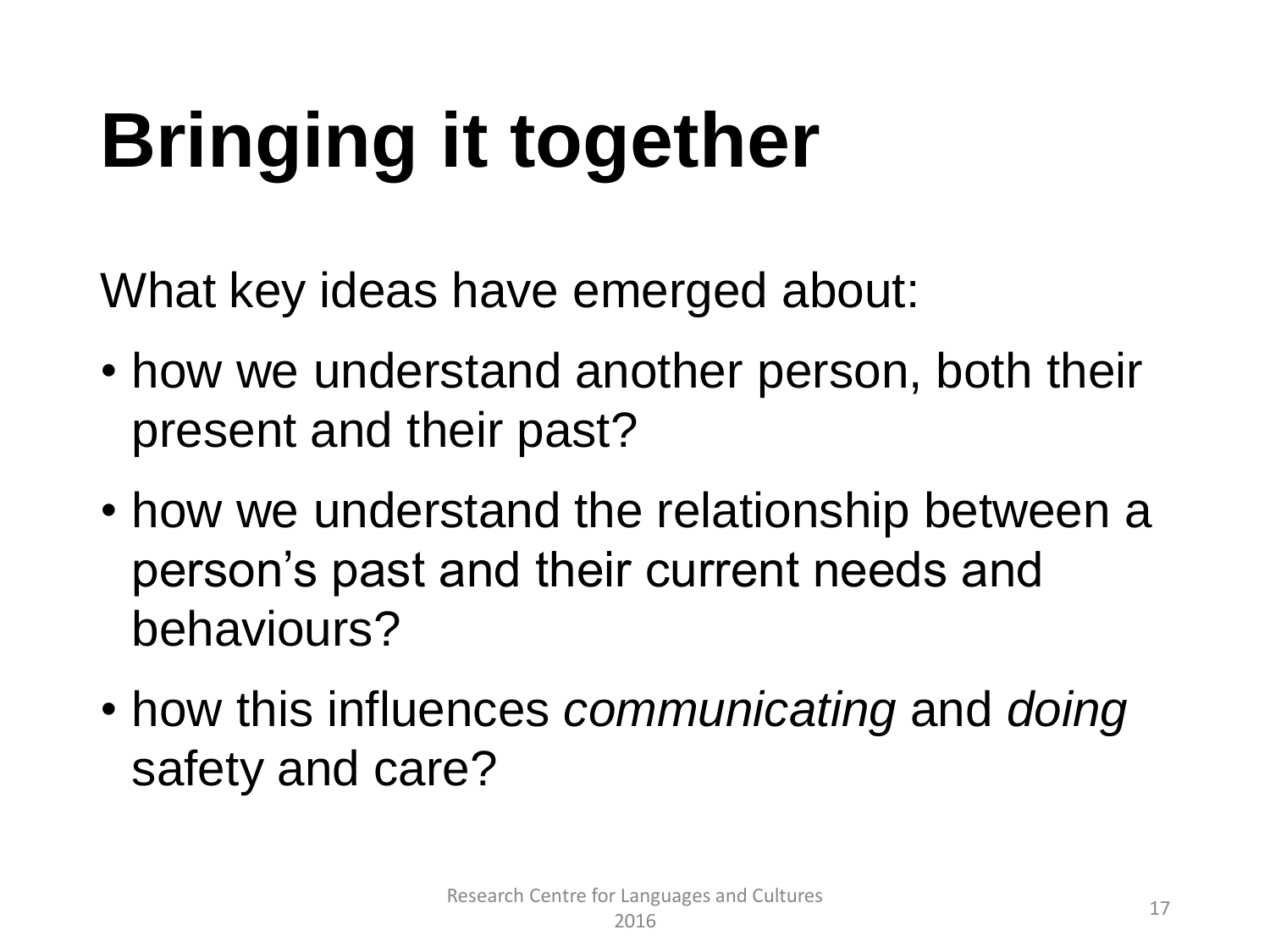#### **Segment 3**

#### *Communicating the whole person, in 'person-centred' care*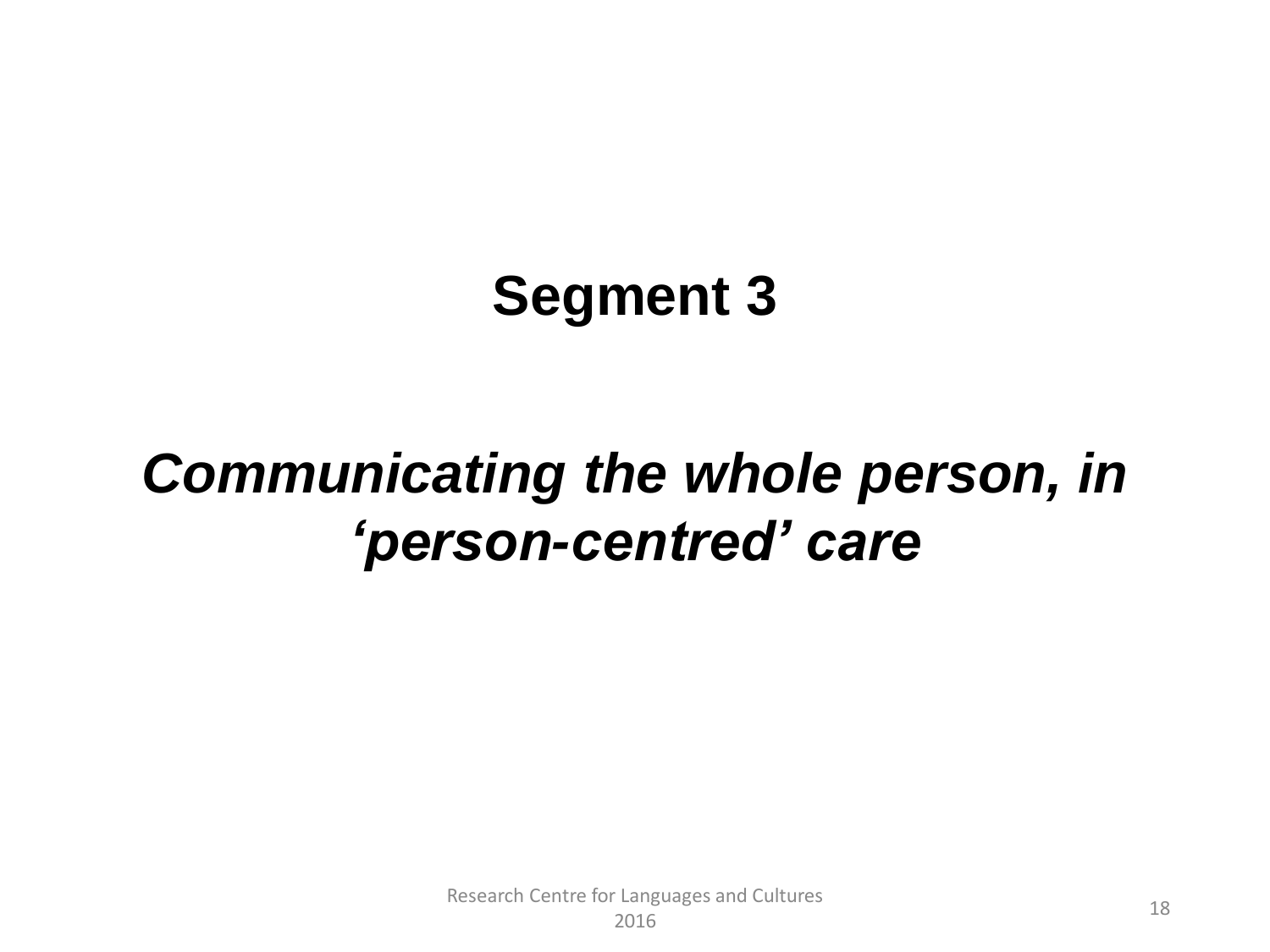'You know, to be person-centred, but to find things, normally you go into a person's room and you'll see family photos, that they love horses or dogs, and you pick up something to actually have some discussion with them …

And it struck me that it's probably something we don't talk to staff about. About how you find those connections, apart from we always say, "That's our policy, you go to the care plan, that's where the information is", but the reality is unfortunately we're not though, that doesn't always happen.

We have to also then think of other cues and other ways we can get that information. Sometimes it is by talking to other staff members, but that can be skewed as well, that becomes difficult.' (Trainer, Australian background)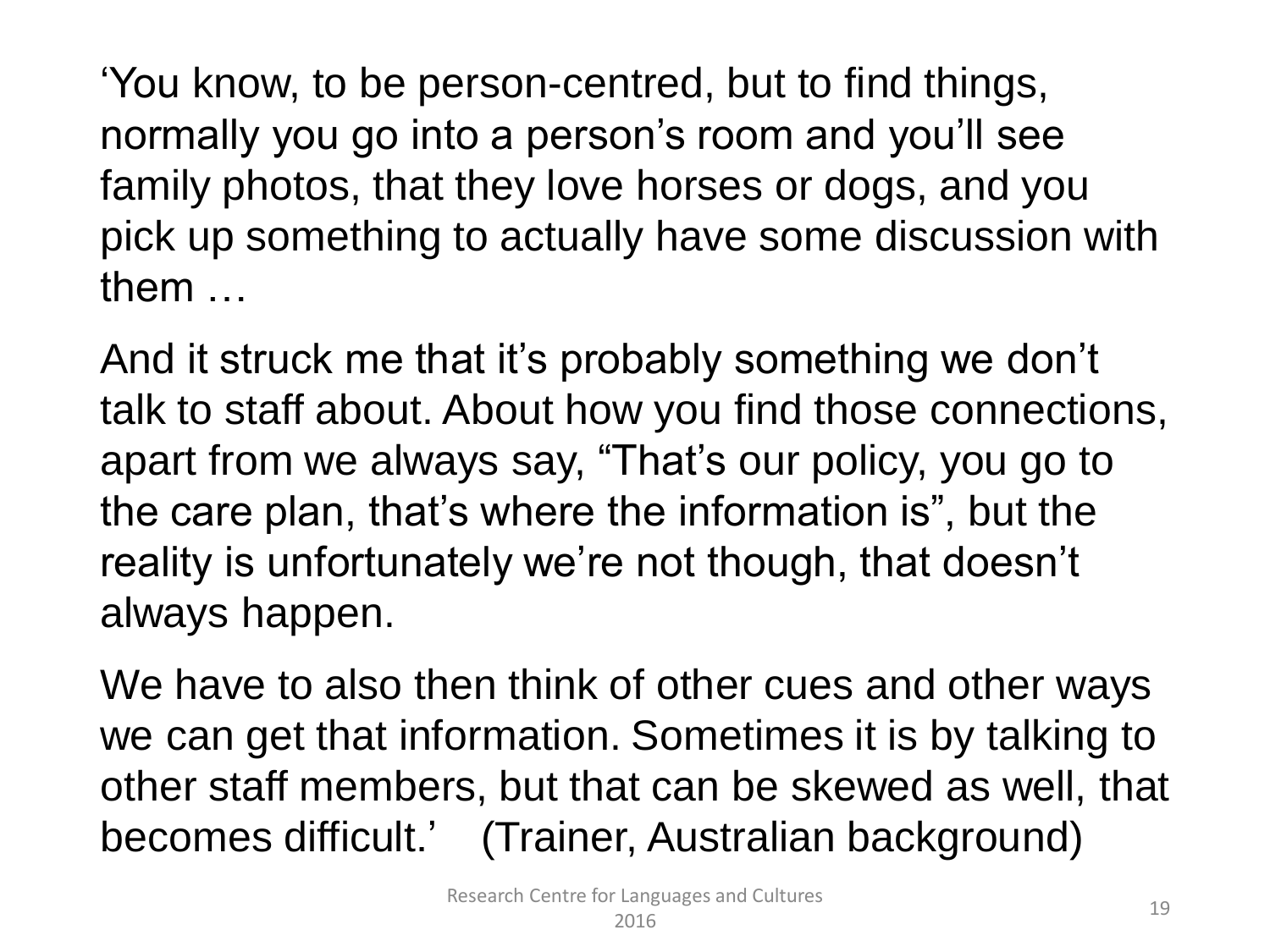### **Individual or pair activity**

- Consider the ways you use to find out about a person you are caring for.
	- Who can you ask?
	- Where can you look?
- Consider the ways you communicate with other staff and family about the personal history or life journey of someone you care for.
- Write down an example of a time when you found out something important about the personal history of someone you care for and communicated it to someone else.
- What does this tell you about the person? About yourself?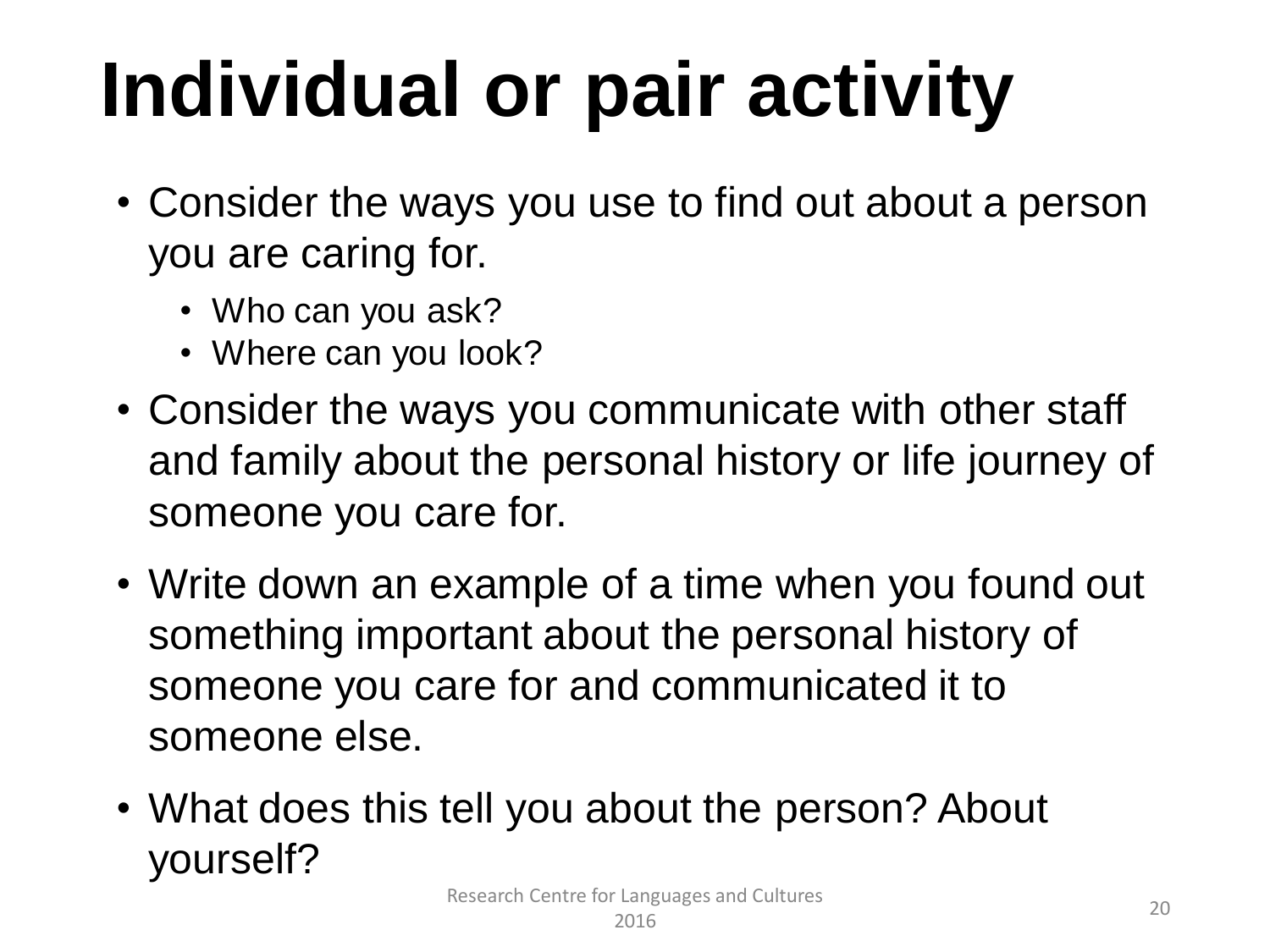**Video 4.3.** Consider the perspectives on communication of four carers and a family member in the following video.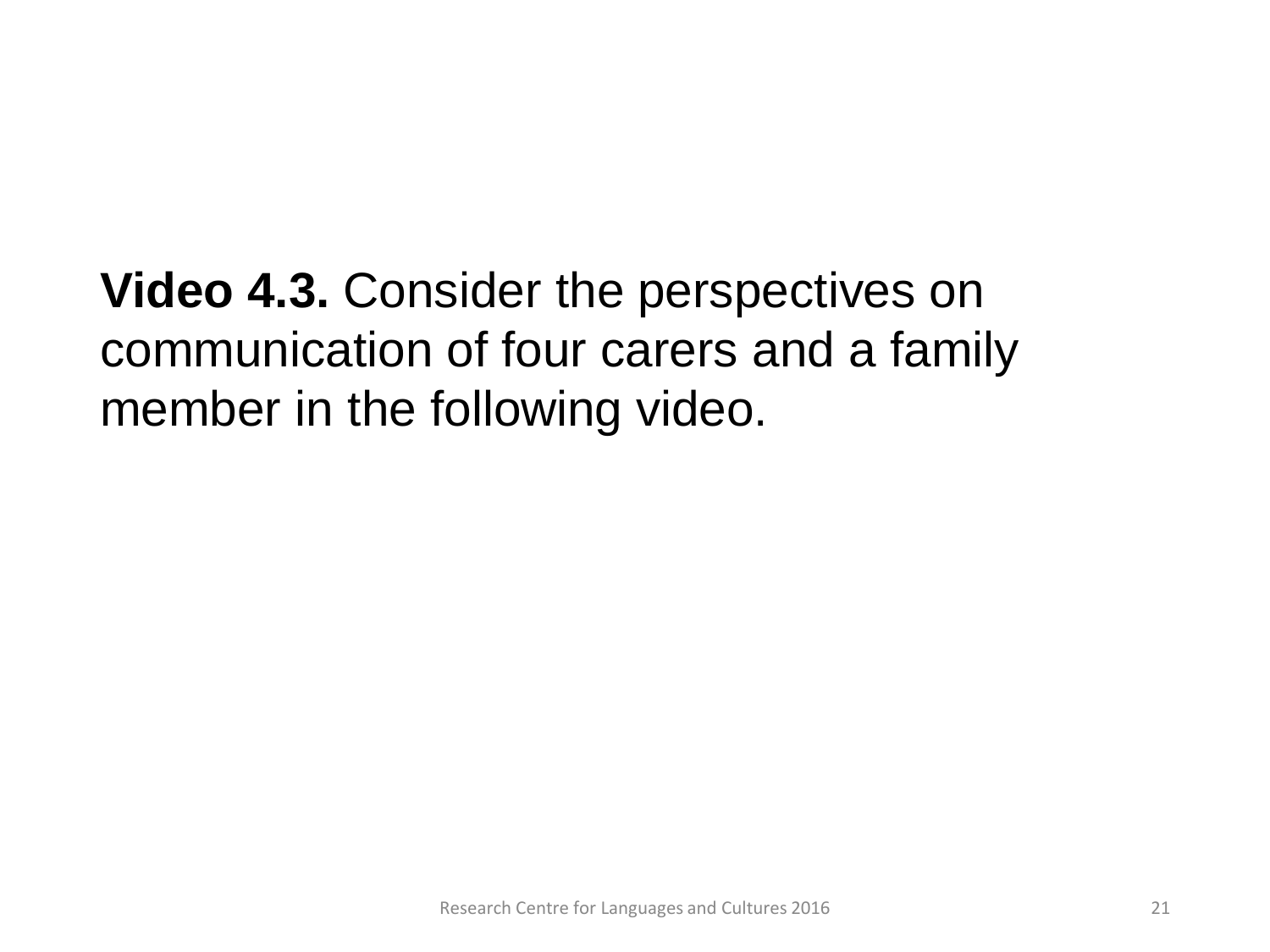# **Small group activity**

- In groups of three or four:
	- exchange examples of times when you discovered something important about the personal history of someone you care for and communicated it to someone else
	- exchange examples of times when you were not told something significant about the personal history of someone you care for.
- How might this impact on safety and care for you and the person you care for?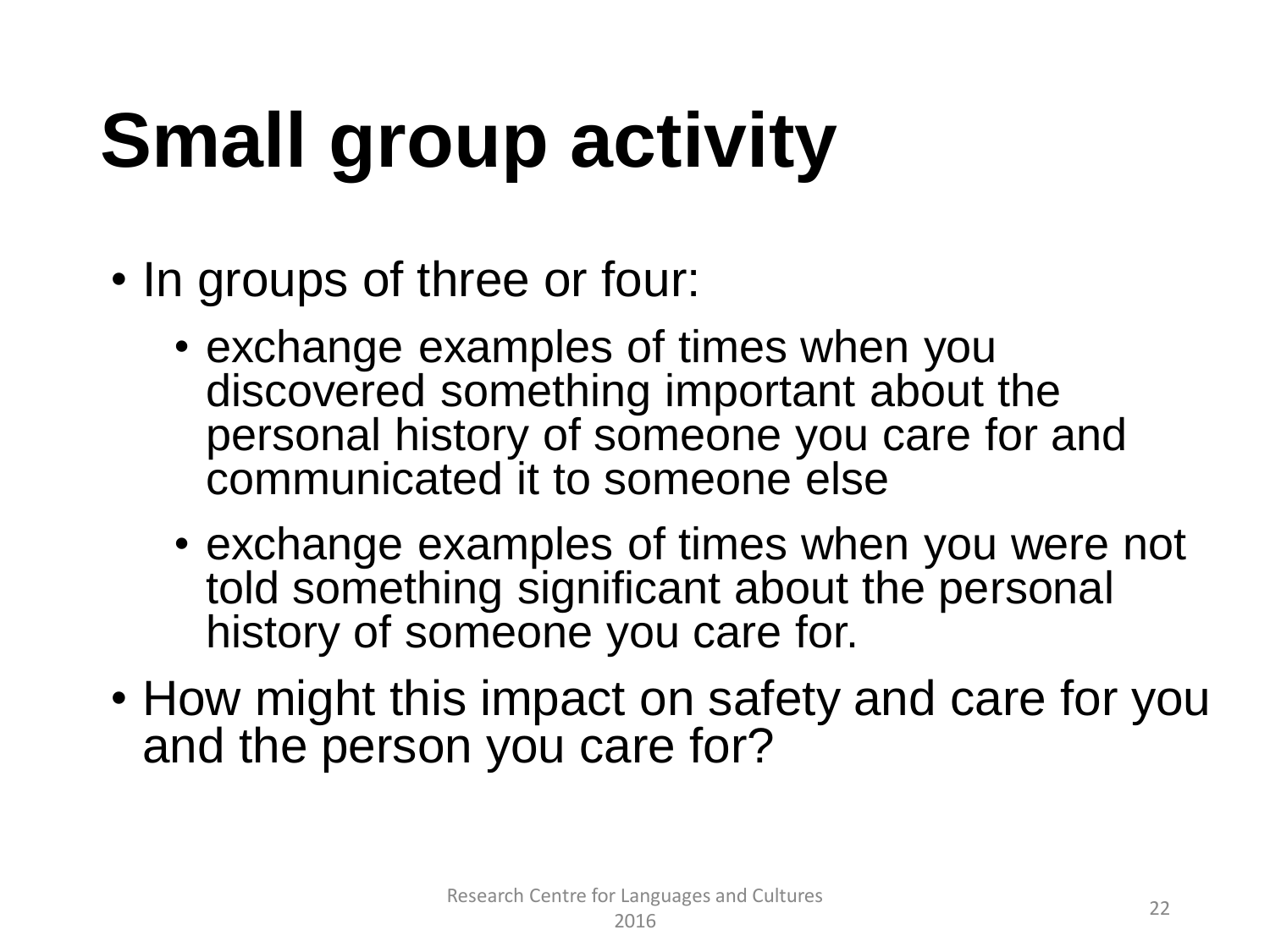# **Bringing it together**

What key ideas have emerged about:

- how we discover important information about the personal history of someone we care for?
- how we communicate this information to others?
- why we should / should not do this?
- how this influences doing safety and care together when we communicate (or don't communicate) this with others?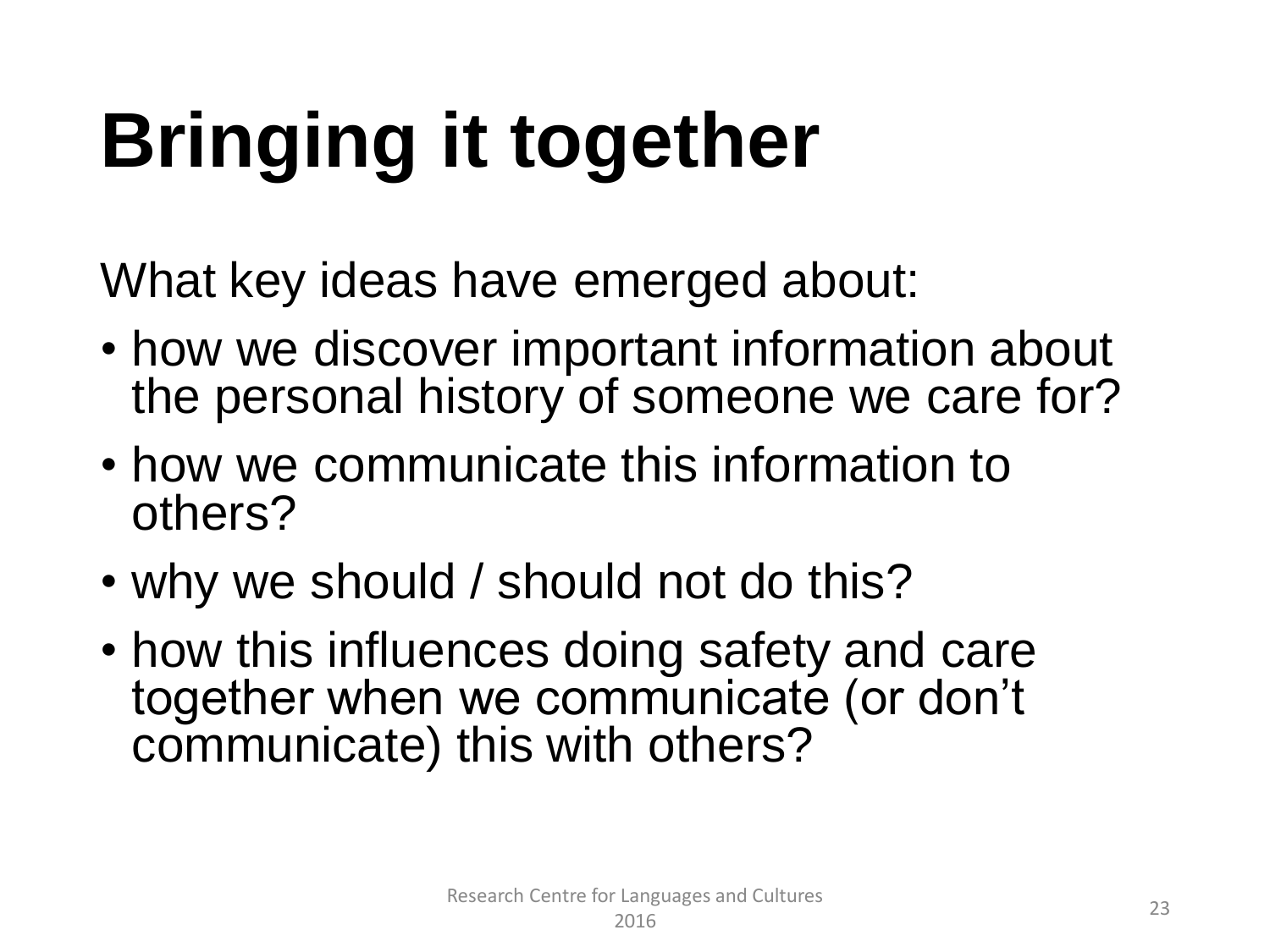#### **Segment 4**

#### *Strategies for doing safety and care for the whole person*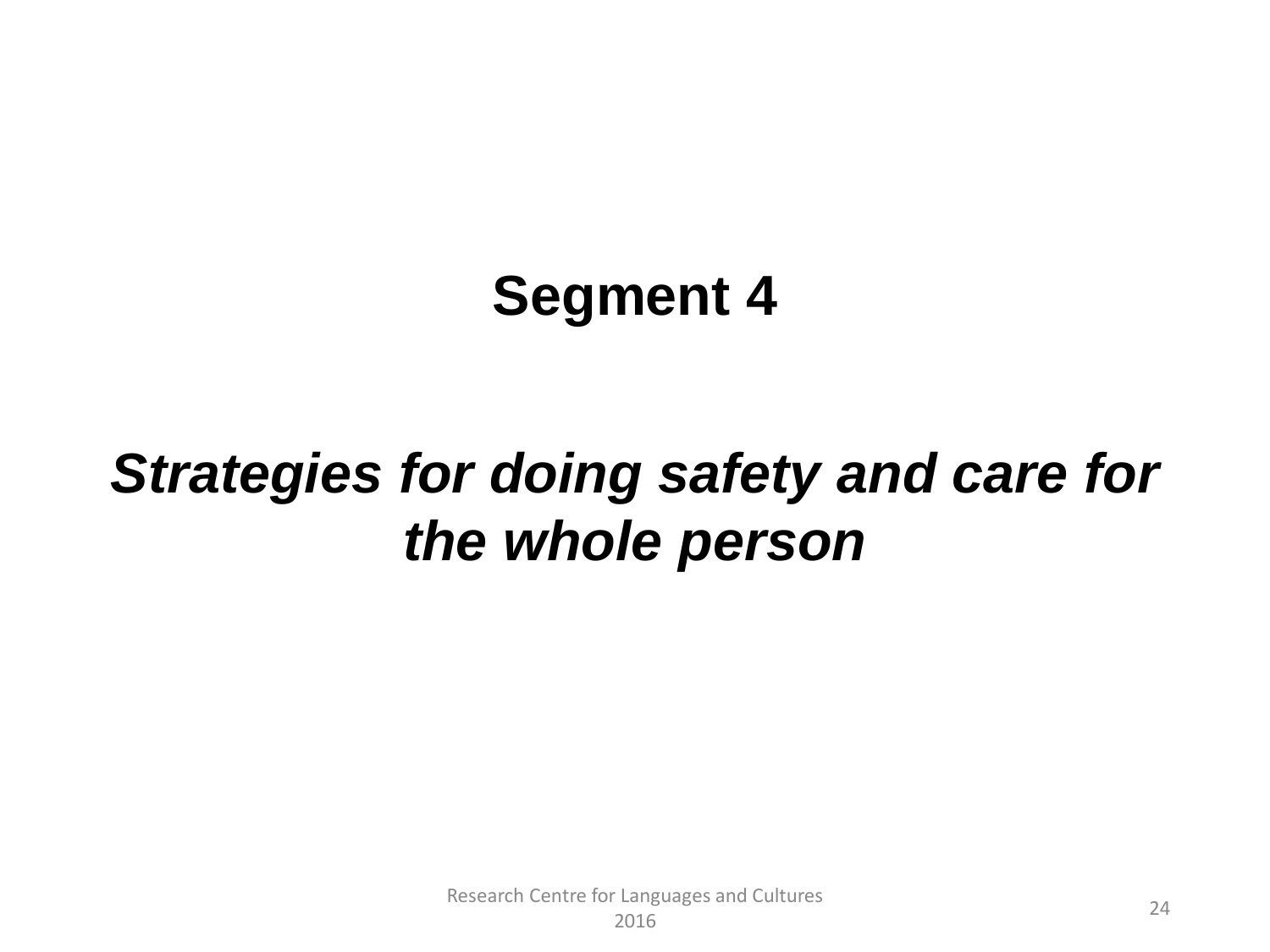**Video 4.4.** Consider the perspectives of four care workers, two nurses and a manager on possible strategies for caring for the whole person.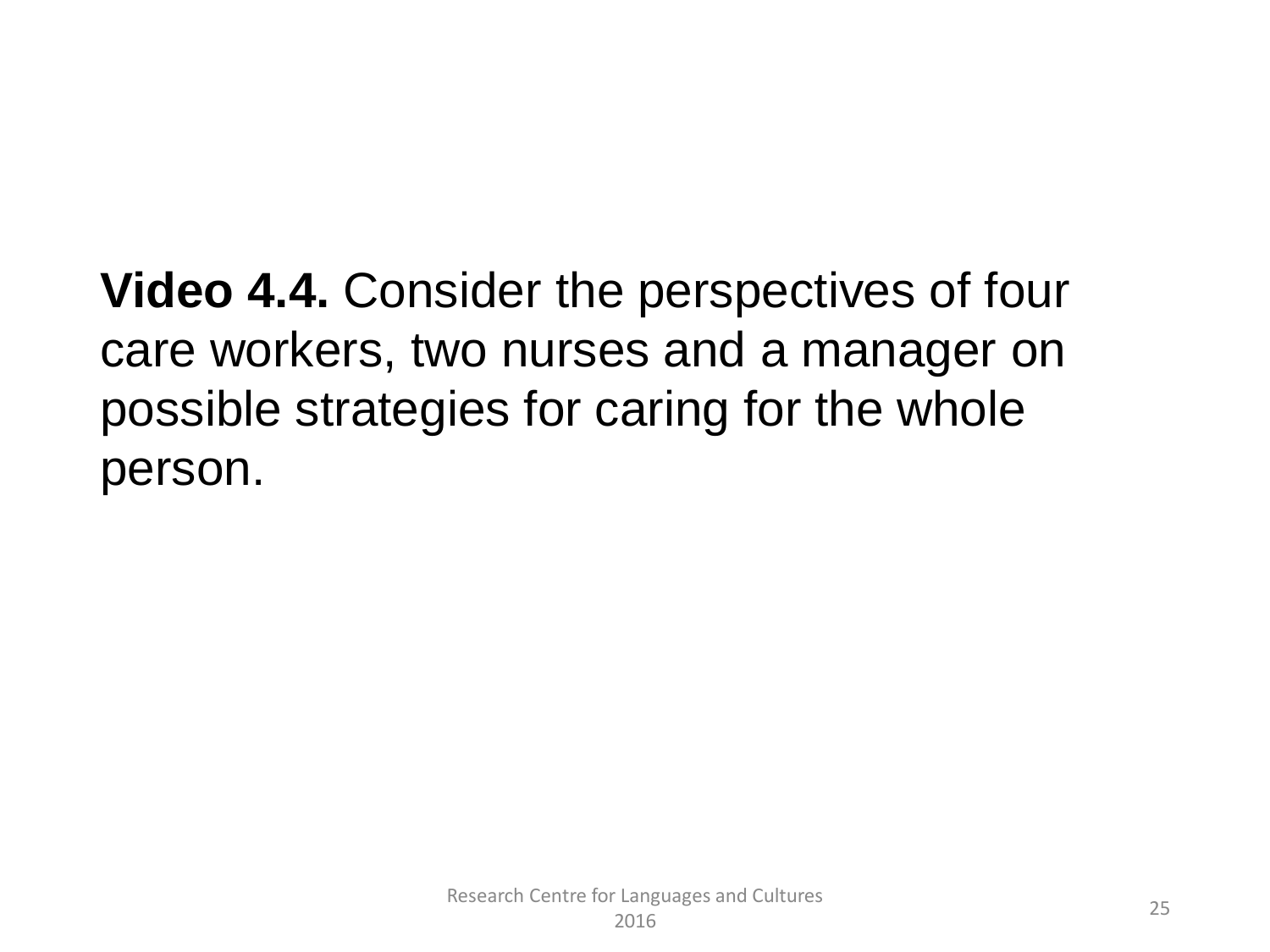'So we, for men, they recommend that we make an area

that looks like an office, or creating a shed or something for them, that they can work in. We need to know what happened in the bad past history, that's also helpful for us, to avoid those things with him. Like noise he didn't cope with. So we have happy hours down here on Thursdays, which is quite noisy for him, so we try to limit, minimise that. We either take him for a walk upstairs when we're having happy hour downstairs, or alternatively, move the piano thing happening or anything loud, away from him. And he has particular movies that he likes. I don't know the names because it's been a while.'

#### (Registered nurse, Indian background)

Research Centre for Languages and Cultures zungauges and editores and the contracts and the contracts of the contracts of the contract of the contract of the contract of the contract of the contract of the contract of the contract of the contract of the contract of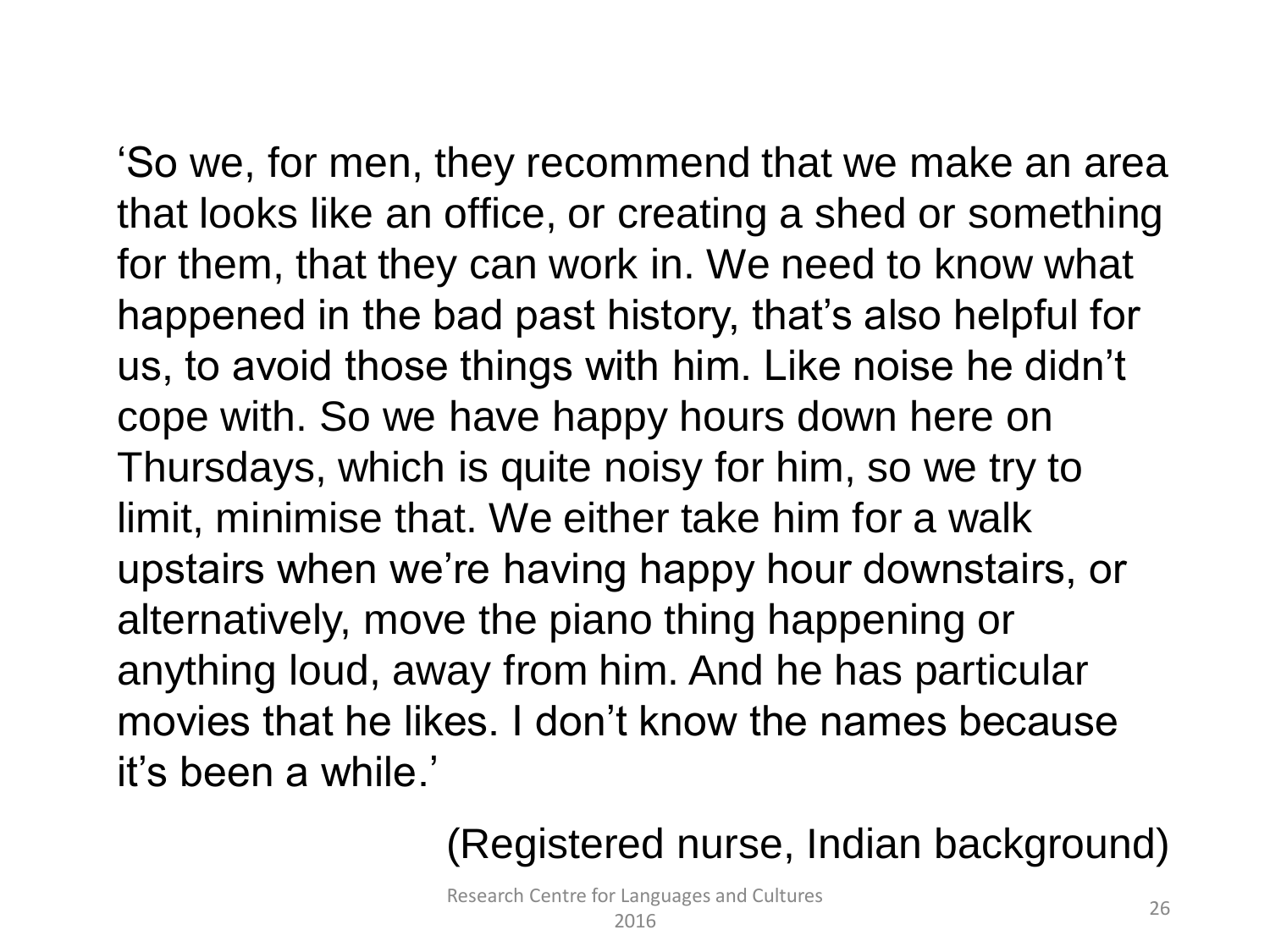### **Small group activity**

- Consider together the different ways you do safety and care based on how you know someone you care for as a whole person (their past, present and imagined future).
- Think of a person you currently care for and how you know them in terms of their past (work / interests / life journey)
	- What meaningful activities do you provide the person with?
	- What activities do you minimise/avoid for this person?
	- How does this matter for safety and care?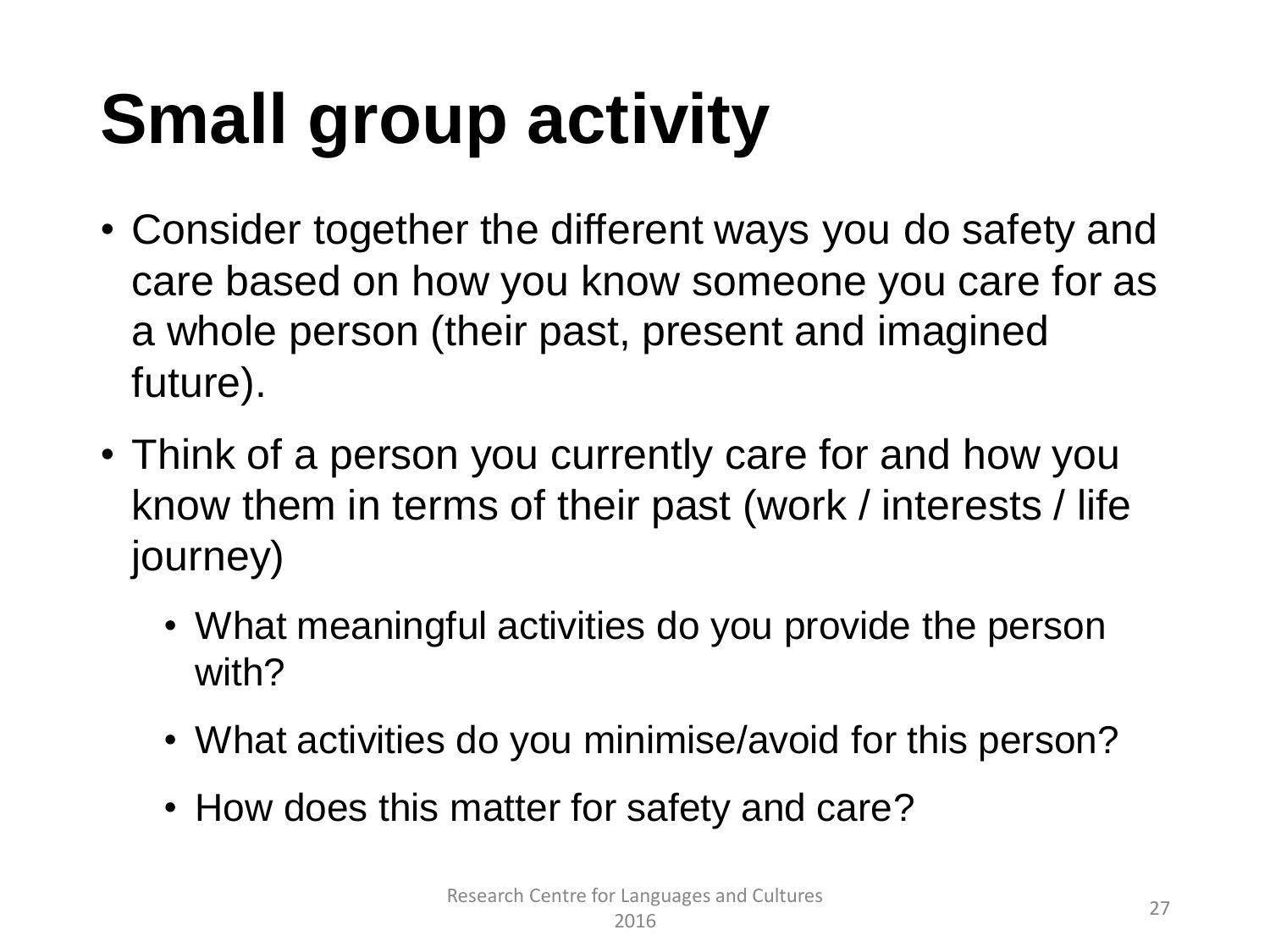### **Bringing it together**

What key ideas have emerged about:

- the value of understanding the whole person over time (past, present, future)?
- how knowing a person as a whole can suggest meaningful activities to engage them in?
- how engaging a person in meaningful activities can make a difference for their safety and care?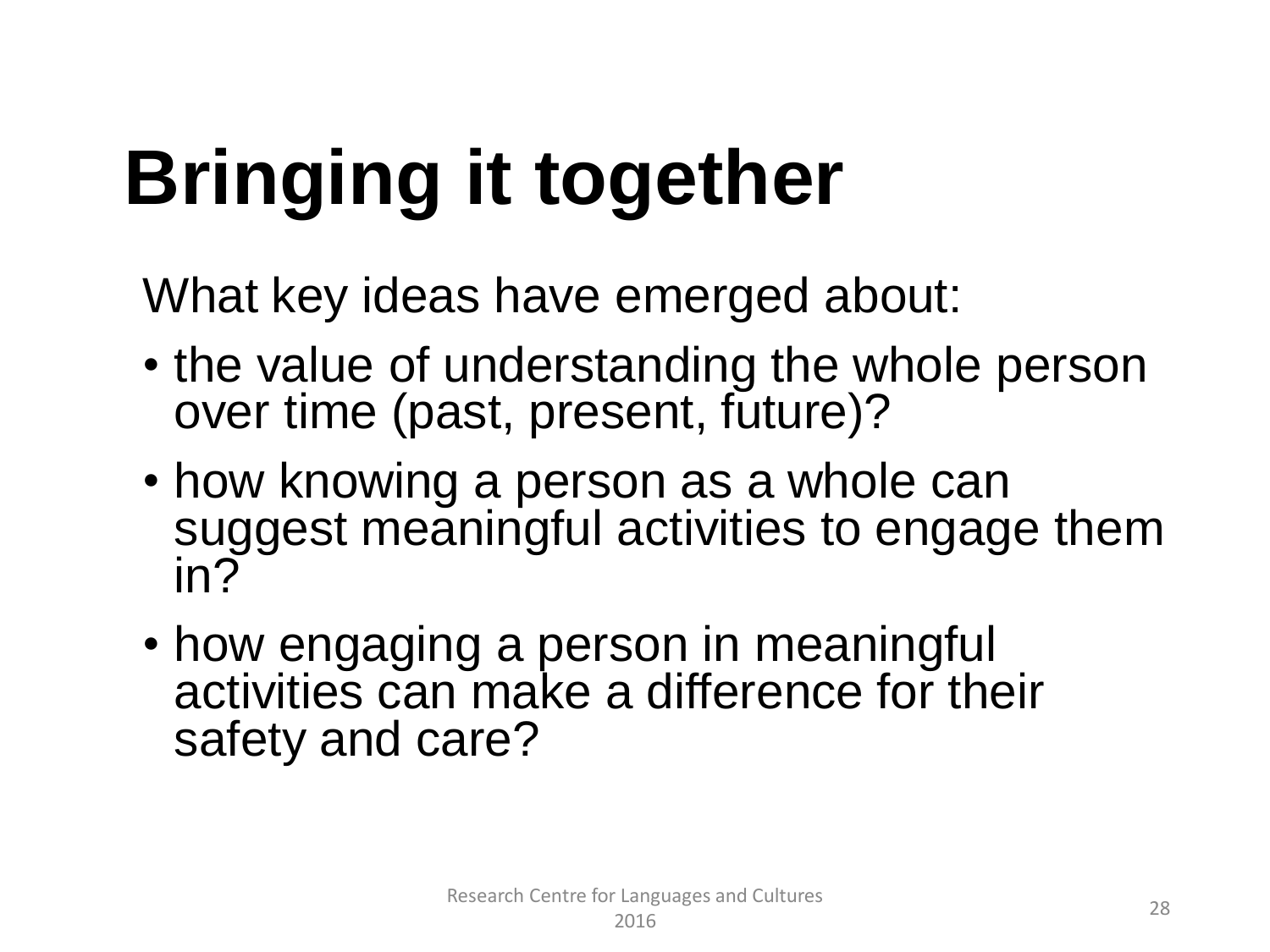#### *Reflection and application*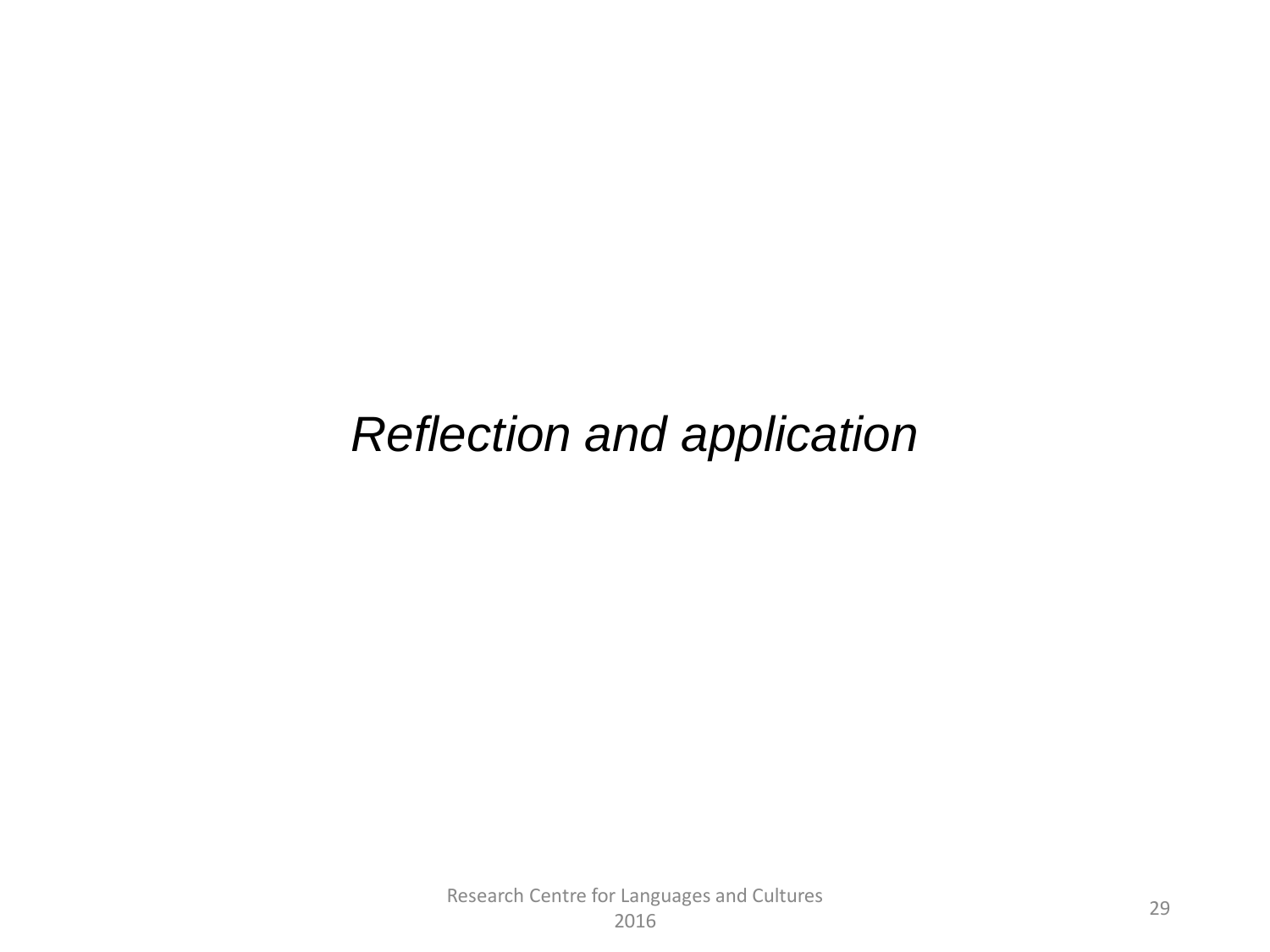'Like you could ask anyone in the unit, "Tell me about …" and they'd be able to tell you about where he went to school, how far they'd walk. Everything. They could tell you their life history so well, and that's why they don't have any behaviours, because they know, they can talk about it, if they notice any triggers they know how to divert them because they know the person. They know what language is relevant to use, they know what cues to pick up on.'

(Enrolled nurse, Australian background)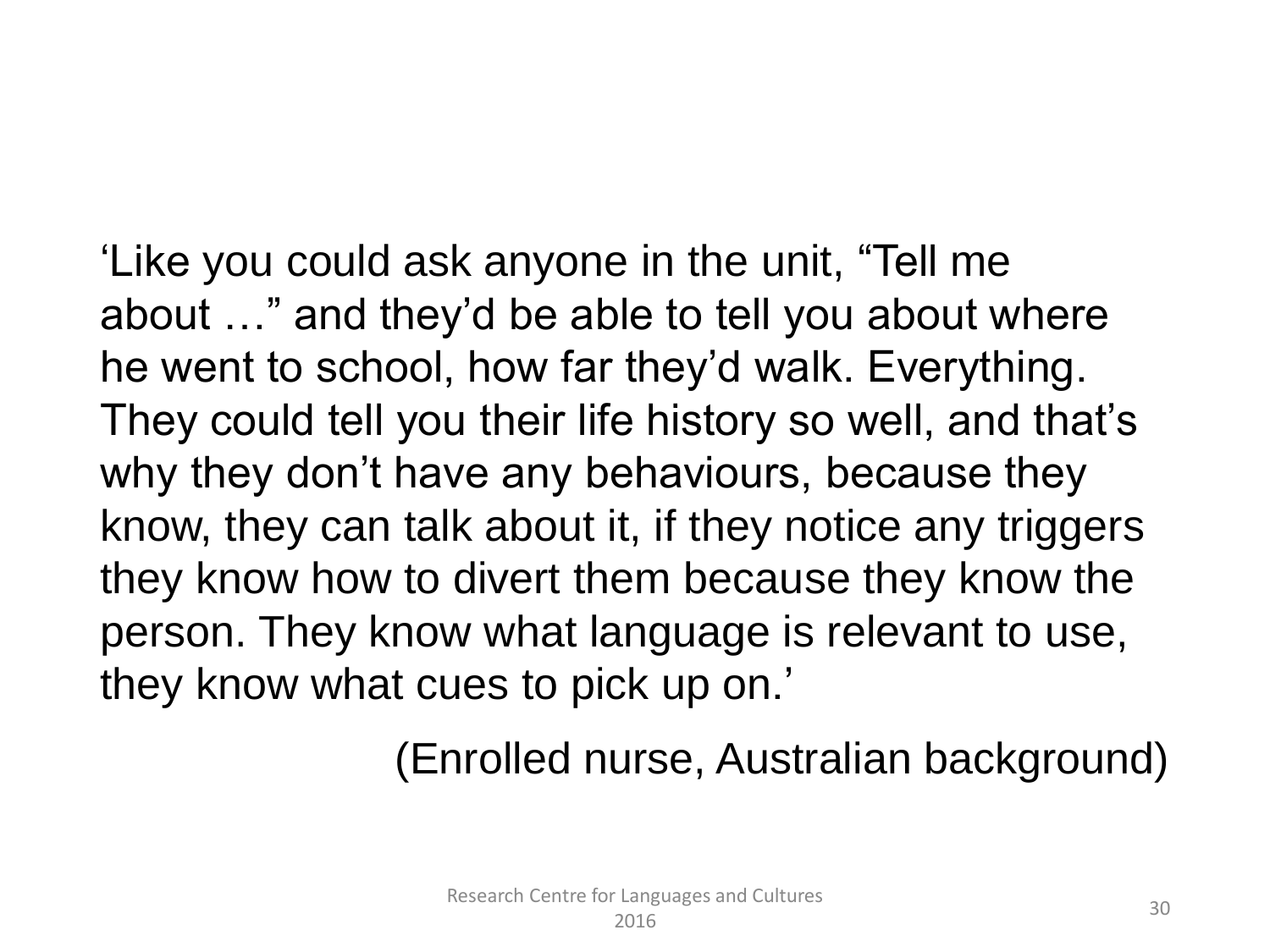# **Bringing it all together**

• What have you learnt from this module?

• How do you see the role of personal histories, life journeys and memories in how you care for others safely?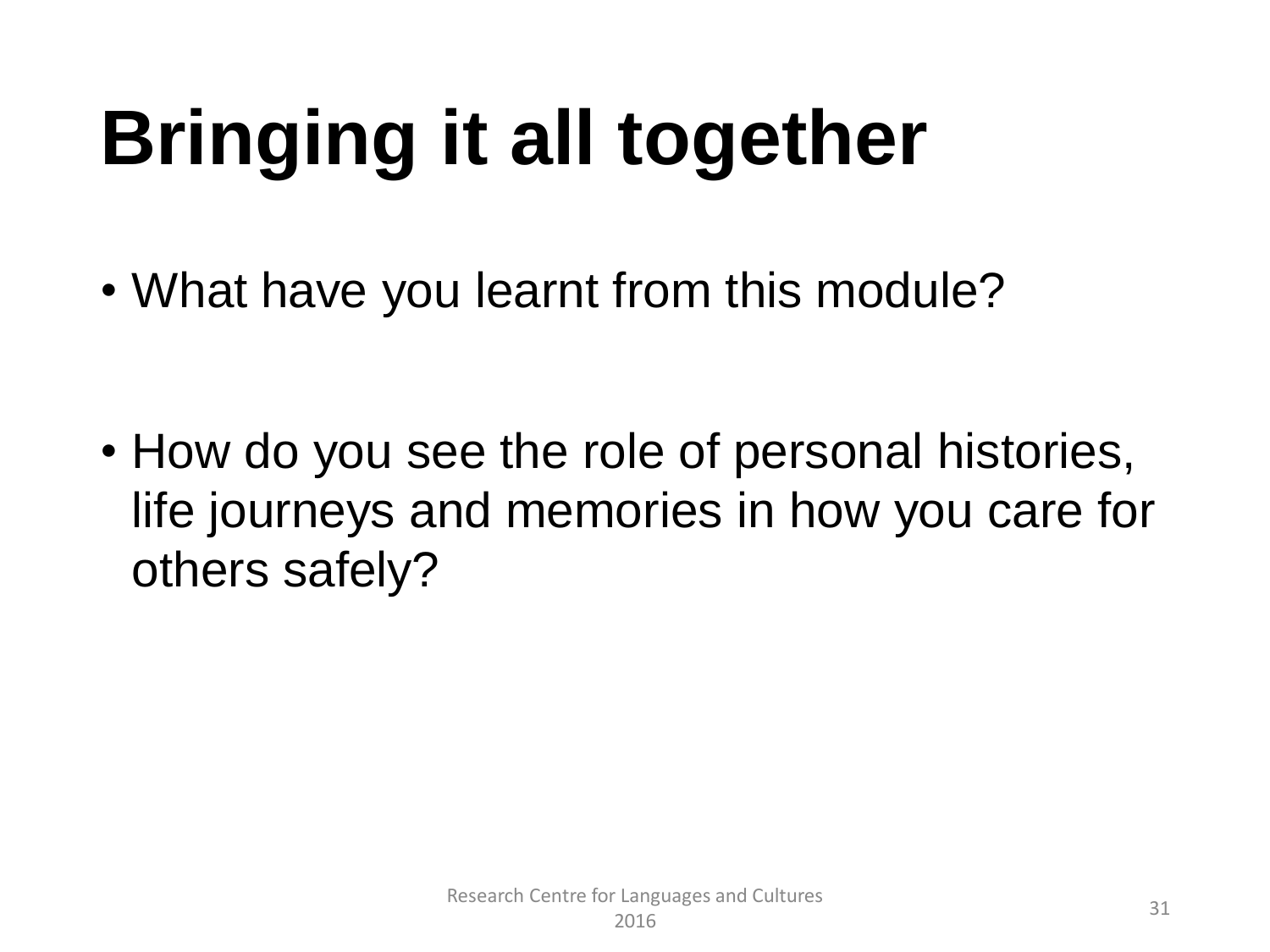### **What next?**

*On your next shift:* 

- Find out something new about the life journey of a person you care for by asking a family member or staff member.
- Ask about an object / photo / ornament in a person's room and then use this as a cue to have a conversation with them while you are caring for them.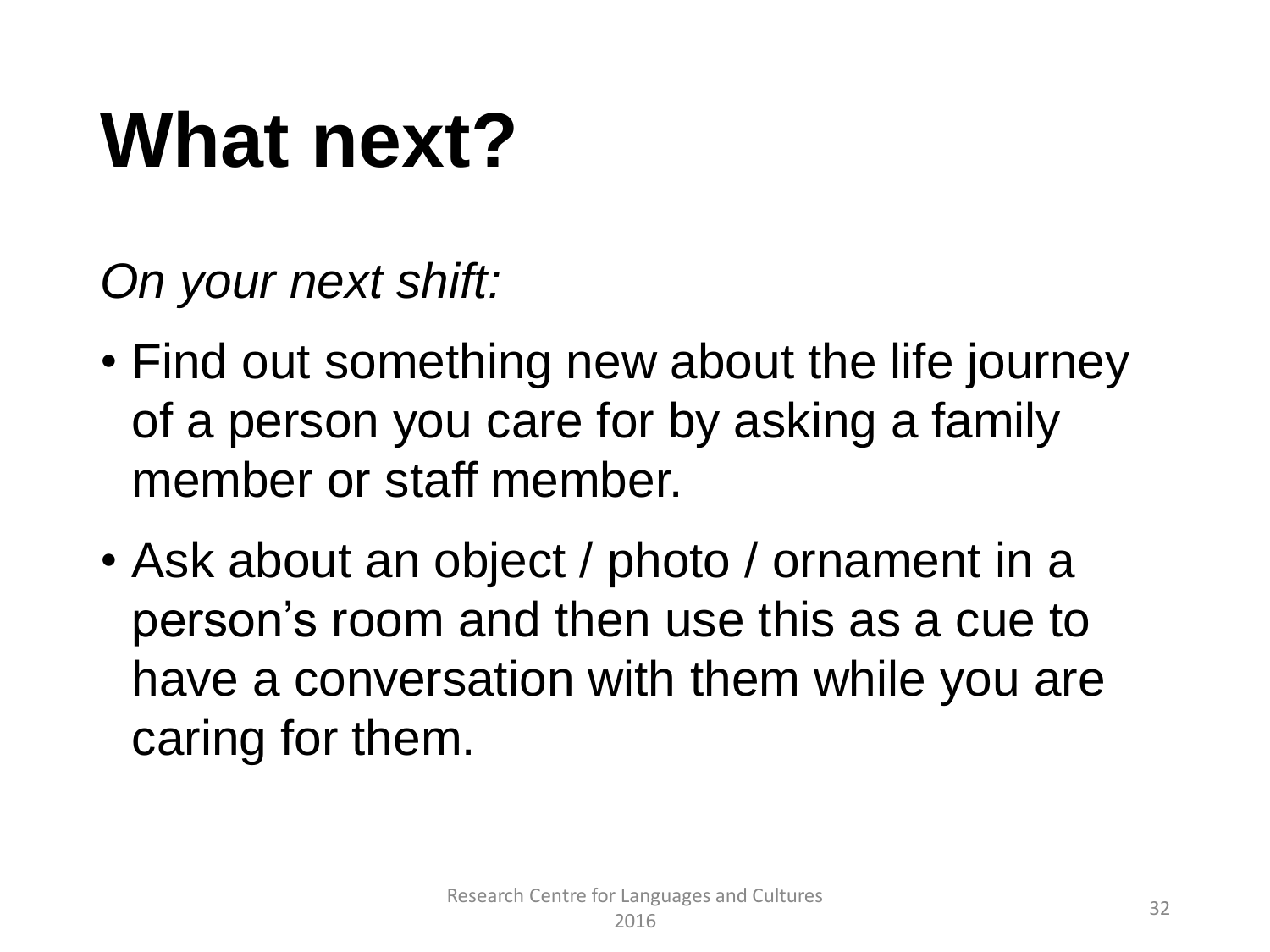### **What next?**

*Over the next week –* 'Person of the week':

- Working together (not just 'lifestyle' care workers or 'diversional therapists'), focus on one person you care for at a weekly meeting or handover.
	- What knowledge about the whole person could be shared to better understand them and their needs?
	- What meaningful activities do they participate in?
	- How did you decide what would be meaningful?

(contd over)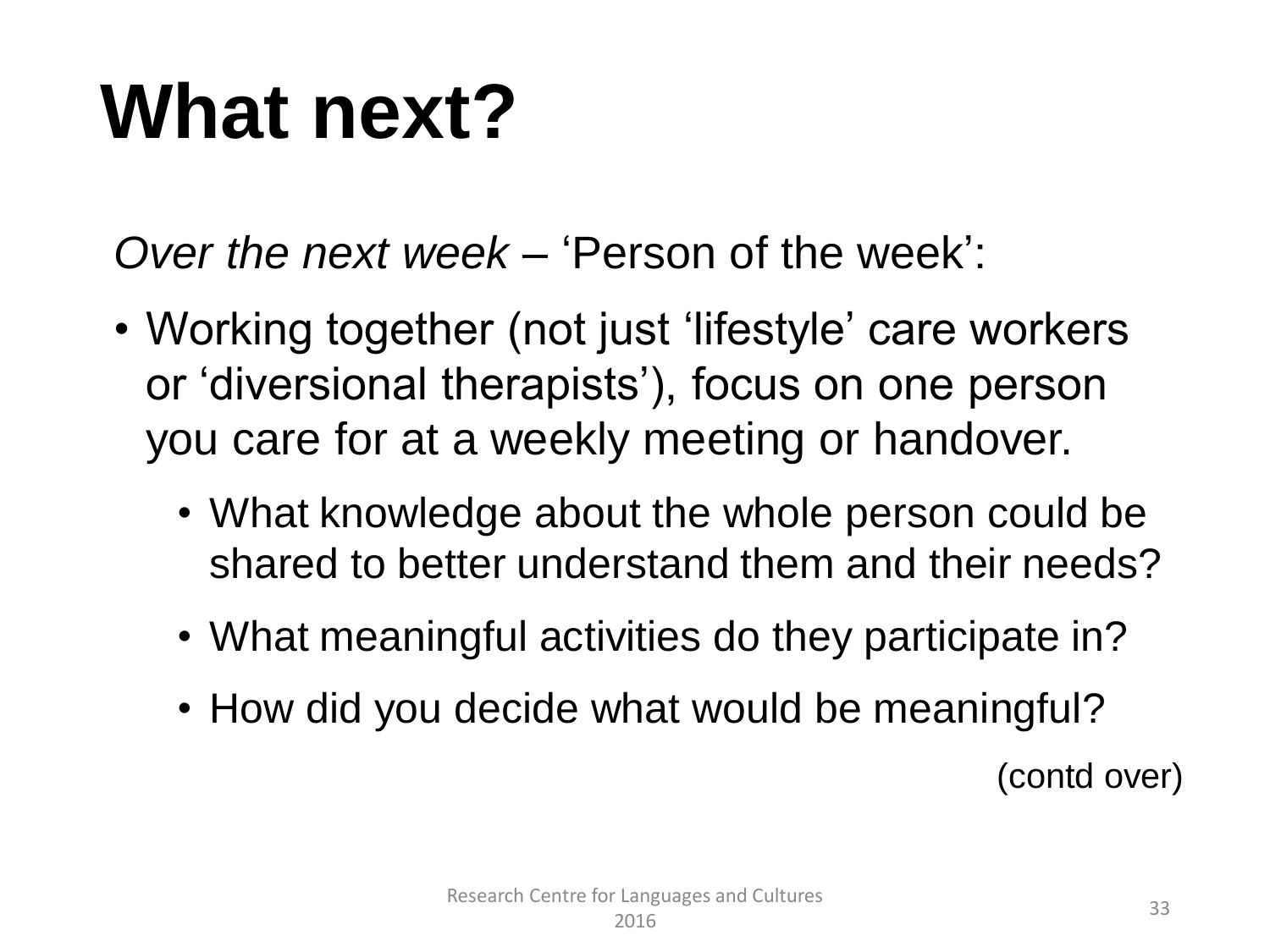#### (contd)

- Plan and facilitate a meaningful activity for this person, for this week.
- At the end of the week, what have we learned/noticed? What could be done differently? How does this matter for safety and care?